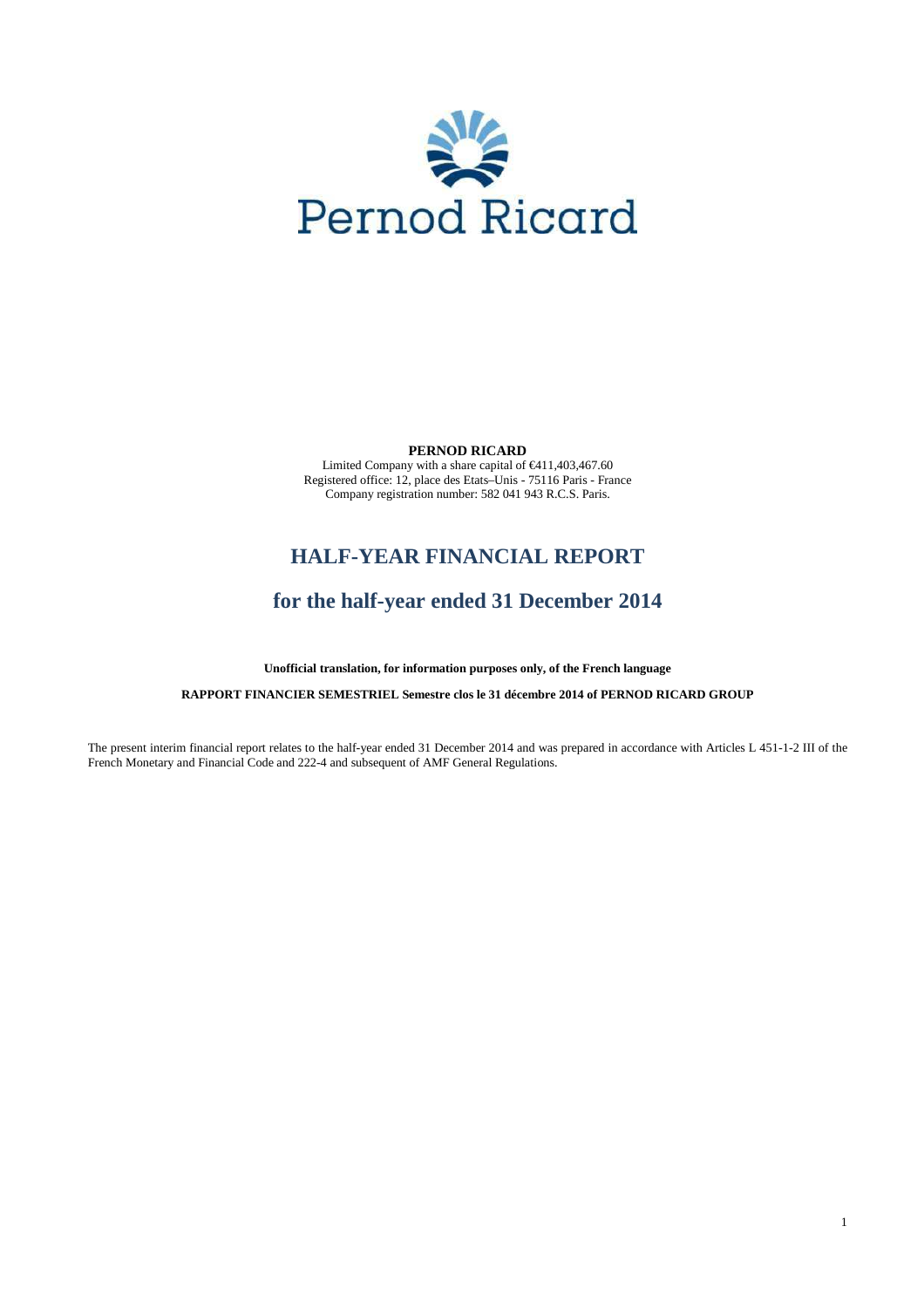# **CONTENTS**

| I.   |    |  |  |  |  |  |
|------|----|--|--|--|--|--|
| П.   |    |  |  |  |  |  |
|      | 1. |  |  |  |  |  |
|      | 2. |  |  |  |  |  |
|      | 3. |  |  |  |  |  |
|      | 4. |  |  |  |  |  |
|      | 5. |  |  |  |  |  |
| III. |    |  |  |  |  |  |
|      | 1. |  |  |  |  |  |
|      | 2. |  |  |  |  |  |
|      | 3. |  |  |  |  |  |
|      | 4. |  |  |  |  |  |
|      | 5. |  |  |  |  |  |
|      | 6. |  |  |  |  |  |
| IV.  |    |  |  |  |  |  |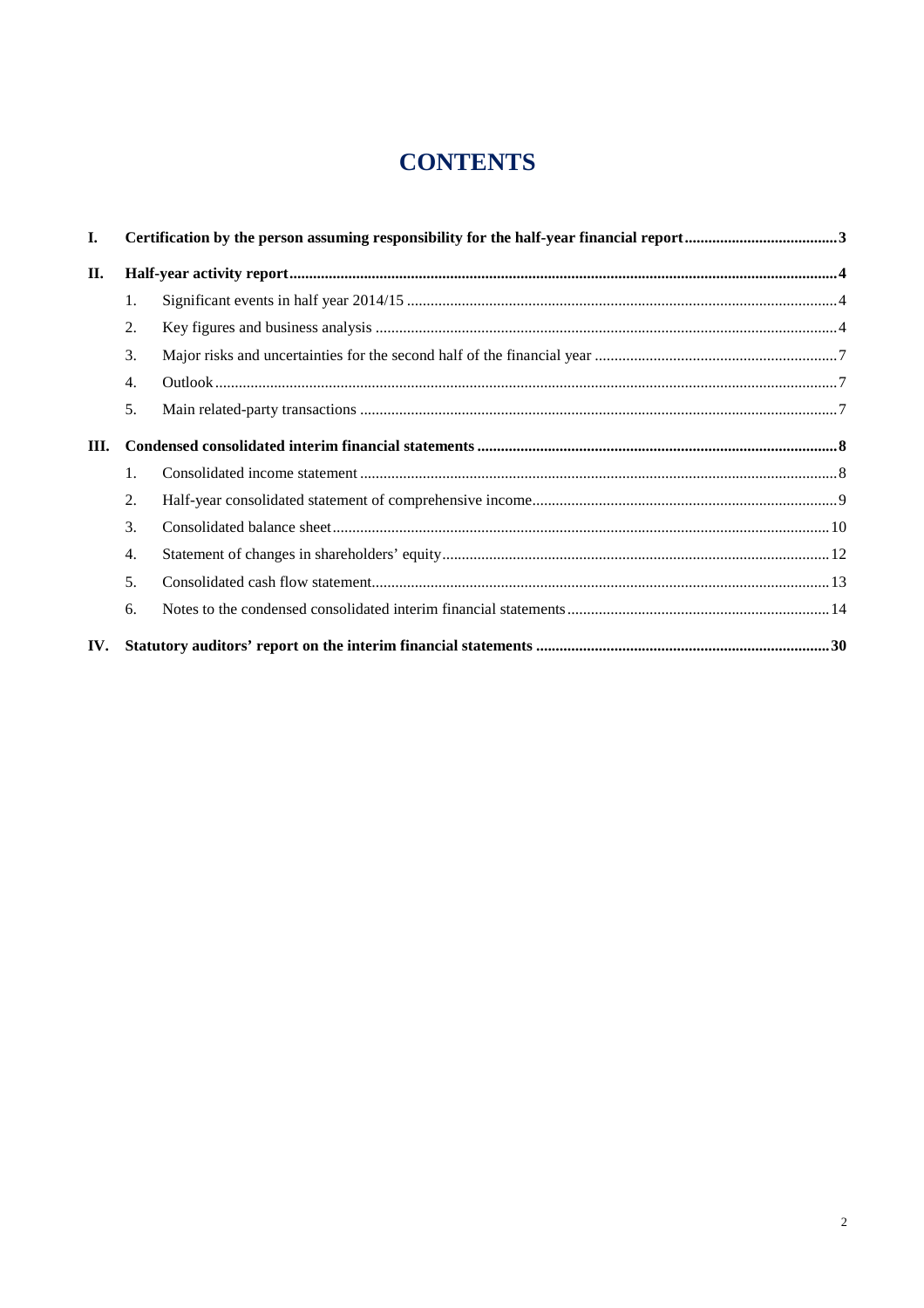# **I. Certification by the person assuming responsibility for the half-year financial report**

I certify that to the best of my knowledge the condensed financial statements included in this document have been prepared in accordance with the applicable accounting standards and present a true picture of the assets, financial situation and results of all the companies included within the Pernod Ricard Group, and that the enclosed half-year activity report is a true reflection of the important events arising in the first six months of the financial year and their impact on the annual financial statements, a statement of the principal transactions between related parties, as well as a description of the principal risks and uncertainties for the remaining six months of the financial year.

**Alexandre Ricard** 

**Chairman & CEO**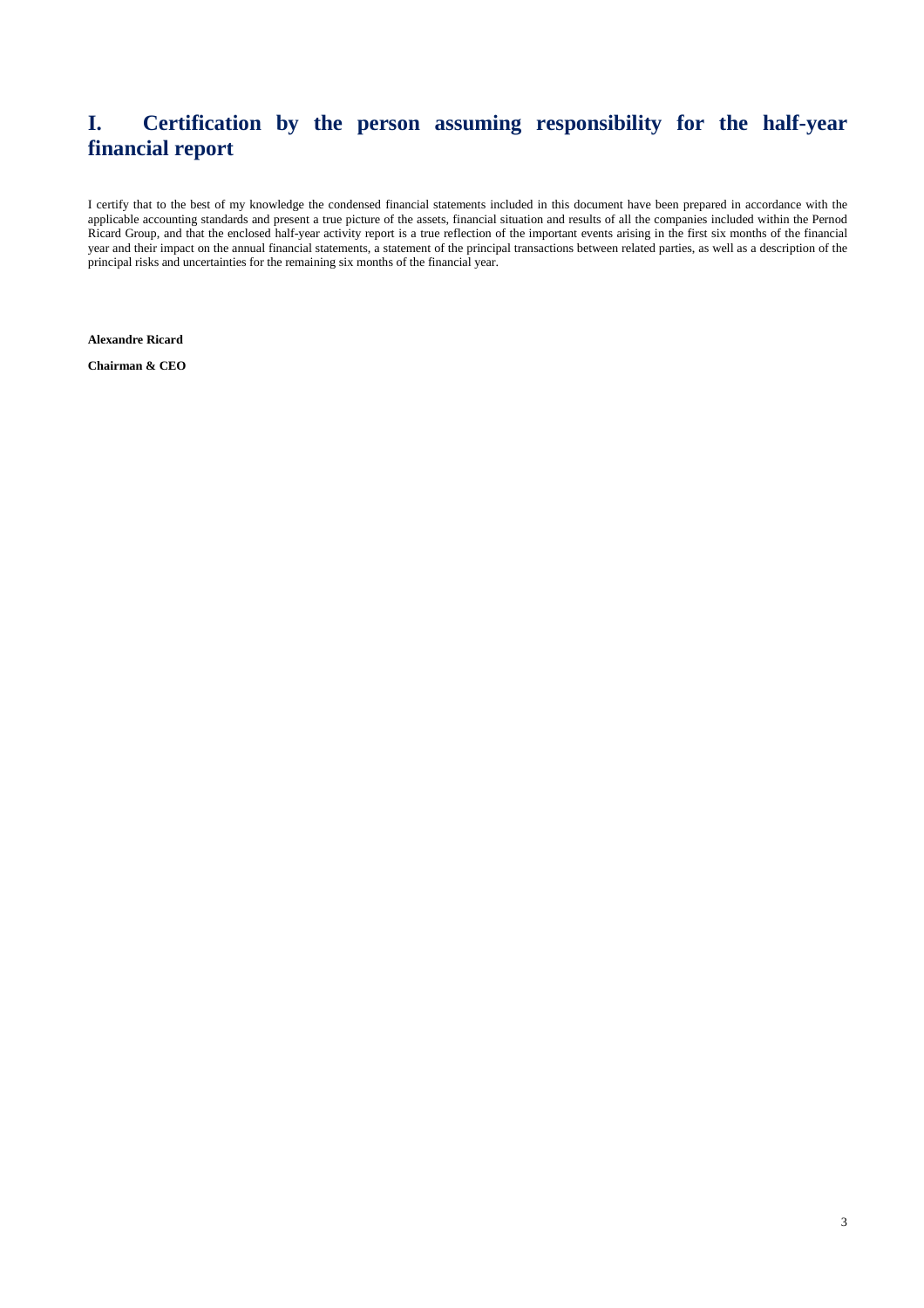## **II. Half-year activity report**

## **1. Significant events in half year 2014/15**

## **1.1 Purchase**

On 10 July 2014, Pernod Ricard announced the acquisition by Pernod Ricard USA of a block of shares in Avión Spirits LLC with its partner, Tequila Avión. Following this transaction, Pernod Ricard USA holds a large majority of the company that owns Avión, the ultra-premium tequila brand. This transaction reflects Pernod Ricard's confidence in Avión's growth potential and the importance given to the brand to support the Group's ambitions in the United States, its largest market. This acquisition further illustrates Pernod Ricard's ability of to seize tactical acquisition opportunities in the superpremium+ segment in the United States, complementing its innovation strategy.

## **1.2 Disposal**

On 19 December 2014, Pernod Ricard announced the signing of an agreement with Grupo Bepensa for the sale of Caribe Cooler, a major brand in the Mexican ready-to-drink market. The transaction also includes the bottling line related to the production of Caribe Cooler together and the relevant inventories. This disposal is in line with the Group's strategy to focus on its priority spirits and wines brands. The closing of the transaction is subject to customary conditions, including its clearance by the Mexican Anti-Trust authorities, and is expected to take place before the end of the fiscal year 2014/15.

## **1.3 Bond issues**

On 29 September 2014, Pernod Ricard issued bonds for a total amount of €650 million with the following characteristics: remaining period to maturity of ten years (maturity date: 27 September 2024) and bearing fixed-rate interest of 2,125%.

# **2. Key figures and business analysis**

In the first half of its 2014/15 financial year (from 1 July to 31 December 2014), Pernod Ricard generated, at constant forex and Group structure, a gradual improvement in the growth in sales (+1%<sup>\*</sup>) corresponding to +2%<sup>\*</sup> restated for phasing impact of Chinese New Year (19 February 2015 vs. 31 January 2014). As for sales by category, sales of the Top 14 were virtually-stable<sup>\*</sup>, with a growth driven by whiskies and champagnes.

Half-year performance of the Profit from Recurring Operations (PRO) is slightly better than the "slight decline" guidance given in October 2014. The growth in the PRO restated for phasing impact of Chinese New Year reaches +2%\* , also consistent with 2014/15 full financial year guidance of PRO growth between  $+1\%$  and  $+3\%$ <sup>\*</sup>.

Key figures are as follows:

- Gradual improvement in organic and reported growth in sales compared to the first half of the 2013/14 financial year;
- $\checkmark$  Decline in gross margin ratio, from 63.6% to 62.5% (-106 bps<sup>\*</sup>) due to a challenging and competitive pricing environment (stable prices), and a negative mix effect driven by geographic mix (growth in India vs. decline in China), and quality mix (Martell);
- Slight reduction in Advertising & Promotion (A&P) ratio to 17.7%, while increasing support for key innovation projects;
- $\checkmark$  Strong decline in structure costs compared to the first half of the 2013/14 financial year (-3% $^*$ ) driven by Allegro;
- PRO totalled €1,358 million, stable in terms of organic and reported growth compared to the first half of the 2013/14 financial year. This reflects the elements stated above;
- Group share of net profit totalled €834 million, a +1% increase compared to the first half of the 2013/14 financial year vs. stable growth of the PRO, mainly due to a slight decrease in the current tax rate;
- Improvement in Free Cash Flow from recurring operations (€492 million, +38%);
- Increase in net debt to €9,034 million mainly driven by a mechanical forex impact (€517 million due to variation of EUR/USD parity between 30 June 2014 at 1.37 and 31 December 2014 at 1.21).

 $\overline{a}$ 

<sup>∗</sup> At constant forex and Group structure (organic growth)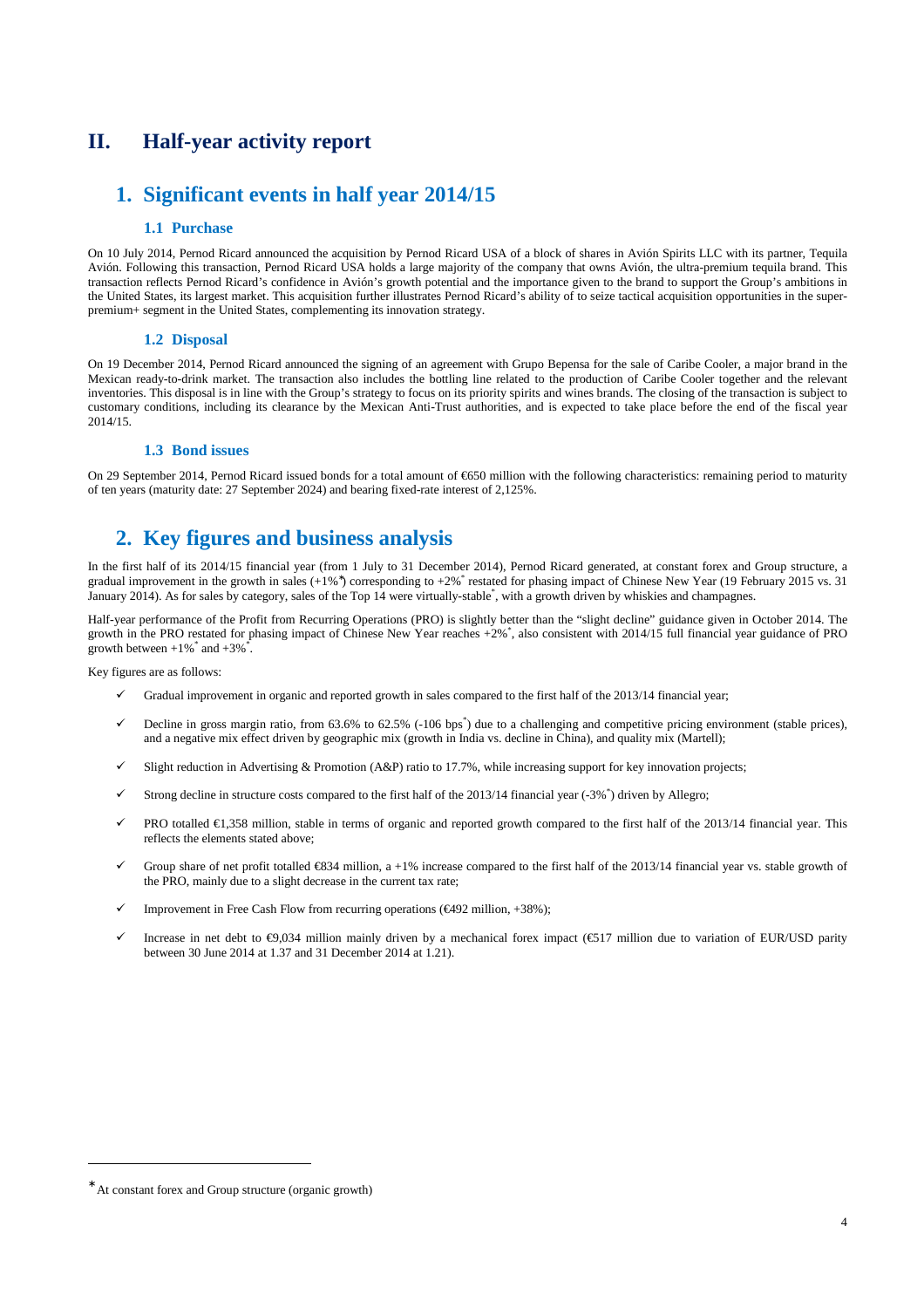## **Profit from recurring operations**

**Group** 

| $(\epsilon$ million)                       | 31/12/2013 | 31/12/2014 | Organic <sup>*</sup> growth |         |  |
|--------------------------------------------|------------|------------|-----------------------------|---------|--|
|                                            | 6 months   | 6 months   | In $M\in$                   | In $\%$ |  |
|                                            | 4,570      | 4,621      | 24                          | $1\%$   |  |
|                                            | 2,909      | 2,889      | (33)                        | $-1\%$  |  |
| Advertising and promotional (A&P) expenses | (821)      | (819)      | 12                          | $-1\%$  |  |
|                                            | 2,088      | 2,070      | (21)                        | $-1\%$  |  |
|                                            | 1,359      | 1,358      | (3)                         | $0\%$   |  |

Pernod Ricard's 2014/15 first half-year consolidated net sales (excluding tax and duties) increased +1%<sup>\*</sup> to €4,621 million, compared to €4,570 million in the first half-year of the financial year 2013/14. This was due to:

- Gradual improvement:
	- o improving trend driven in Asia-Rest of World (stable<sup>\*</sup> and +3%<sup>\*</sup> restated for Chinese New Year phasing compared to the first half of the 2013/14 financial year), driven by a continued strong performance in India, Africa-Middle East, Travel Retail, and a gradual improvement of underlying trends in China (yet to be confirmed with upcoming Chinese New Year);
	- $\circ$  growth in Americas (+2%<sup>\*</sup> vs. +3%<sup>\*</sup> in the first half of the 2013/14 financial year) due to a good performance in Brazil and Travel Retail despite a challenging business environment in the United States;
	- o stable\* sales in Europe (vs. +4%\* in the first half of the 2013/14 financial year), resulting from a slowdown in Eastern Europe (partly due to a technical impact in Poland), Germany and Travel Retail, but improving trends in Spain and United Kingdom.
- Growth driven by whiskies:
	- o continued strong performance of Jameson, The Glenlivet, Ballantine's and Indian whiskies, and also of champagnes Mumm et Perrier-Jouët;
	- o improving trend of Martell: volumes up but sales are still declining due to an unfavourable mix;
	- o Absolut is impacted by a challenging US market but is growing outside the United States.

Gross margin after logistics costs totalled €2,889 million, representing organic and reported decline of -1%. Decline in gross margin ratio from 63.6% to 62.5% (-106 bps\* ) is due to a challenging and competitive pricing environment (stable prices), and a negative mix effect driven by geographic mix (growth in India vs. decline in China) and quality mix (Martell).

Advertising and Promotion (A&P) expenses in the first half of the 2014/15 financial year totalled  $\in$ 819 million, representing a slight reduction in A&P ratio to 17.7%, while increasing support for key innovation projects (Absolut Elyx, tequila Avión).

The contribution after advertising and promotion expenditure reached  $\epsilon$ 2,070 million (-1%). It represented 44.8% of sales, down -70 bps\* compared to the previous financial year.

The structure costs were down sharply compared to the first half of the 2013/14 financial year (-3%\*). These savings are driven by Allegro. Savings generated by Allegro are confirmed at  $\epsilon$ 150 millionin total. Structure costs are expected in slight decline for the 2014/15 full financial year.

Profit from Recurring Operations is stable at €1,358 million. Organic growth is comparable to the reported growth due to a neutral Group structure effect and a limited forex impact (the stronger US dollar, Chinese yuan and Indian rupee are offset by the devaluation of the Russian ruble and Venezuelan bolivar). The operating margin amounts to 29.4%, -22 bps<sup>\*</sup> compared to the first half of the 2013/14 financial year.

### **Business activity by geographic area**

#### **Europe:**

 $\overline{a}$ 

| $(\epsilon$ million)                     | 31/12/2013 | 31/12/2014 | Organic <sup>*</sup> growth |        |  |
|------------------------------------------|------------|------------|-----------------------------|--------|--|
|                                          | 6 months   | 6 months   | In $M\in$                   | In $%$ |  |
|                                          | 1,612      | 1,579      |                             | 0%     |  |
|                                          | 1.025      | 988        |                             | 0%     |  |
|                                          | (292)      | (282)      | 6                           | $-2\%$ |  |
|                                          | 734        | 706        | 10                          | $1\%$  |  |
| <b>Profit from recurring operations </b> | 419        | 412        | 24                          | 6%     |  |

<sup>∗</sup> At constant forex and Group structure (organic growth)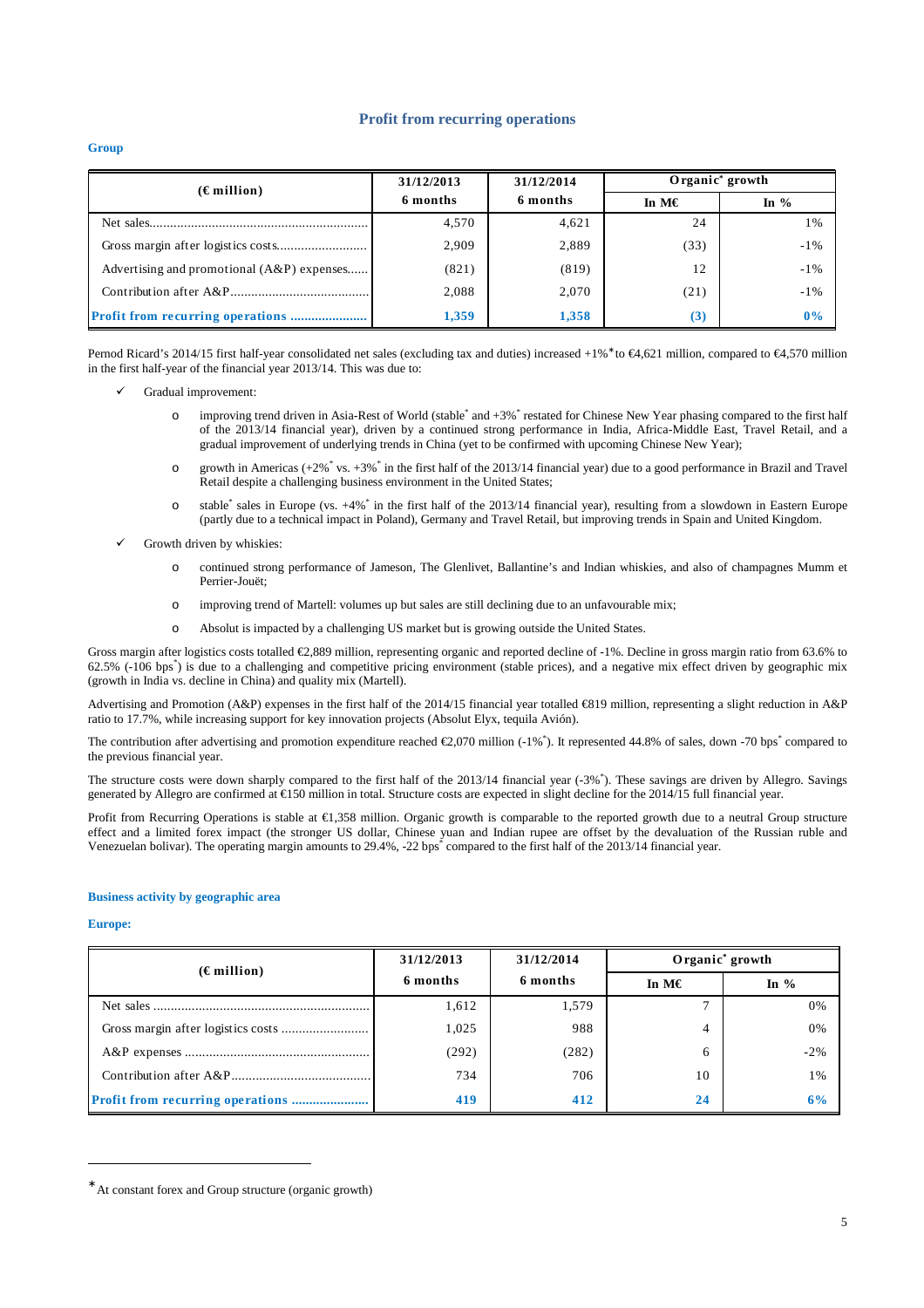## **Americas:**

| $(\epsilon$ million)                     | 31/12/2013 | 31/12/2014 | Organic <sup>*</sup> growth |        |  |
|------------------------------------------|------------|------------|-----------------------------|--------|--|
|                                          | 6 months   | 6 months   | In M $\epsilon$             | In $%$ |  |
|                                          | 1,209      | 1,242      | 21                          | 2%     |  |
|                                          | 794        | 808        |                             | 0%     |  |
|                                          | (231)      | (242)      | (6)                         | 2%     |  |
|                                          | 563        | 566        | (4)                         | $-1\%$ |  |
| <b>Profit from recurring operations </b> | 356        | 375        | 14                          | 4%     |  |

## **Asia/Rest of World:**

| $(\epsilon$ million) | 31/12/2013 | 31/12/2014 | Organic <sup>*</sup> growth |        |  |
|----------------------|------------|------------|-----------------------------|--------|--|
|                      | 6 months   | 6 months   | In M $\epsilon$             | In $%$ |  |
|                      | 1,749      | 1,801      | (4)                         | 0%     |  |
|                      | 1,089      | 1,093      | (38)                        | $-4%$  |  |
|                      | (298)      | (296)      | 12                          | $-4%$  |  |
|                      | 791        | 797        | (27)                        | $-3%$  |  |
|                      | 584        | 570        | (41)                        | $-7\%$ |  |

 Sales in **Europe** were stable\* but there was a significant increase in Profit from Recurring Operations of + 6%<sup>∗</sup> . This growth is driven by premiumisation, through the strengthening of the Top 14 brands (+2%\*) and the tight management of resources (A&P expenses and structure costs). Reported decrease in PRO is largely due to the depreciation of the Russian ruble.

 Profit from Recurring Operations from **Americas** improved by +4%\* despite a reduction in gross margin ratio due to an adverse geographic mix (lesser share of the United States). This strengthening of Profit from Recurring Operations comes mainly from the strict structure costs discipline.

 Profit from Recurring Operations in the **Asia - Rest of the World** region (-7%\* ) is impacted by Chinese New Year phasing (-2%\* restated). However, the sales growth is better than in FY 2013/14. The difference between organic growth (-7%\* ) and reported growth (-2%) of Profit from Recurring Operations is due to a more favorable foreign exchange (in particular on Chinese yuan and Indian rupee).

## **Group share of net profit from recurring operations**

| $(\epsilon$ million)                                                                                          | 31/12/2013 | 31/12/2014 |
|---------------------------------------------------------------------------------------------------------------|------------|------------|
|                                                                                                               | 6 months   | 6 months   |
|                                                                                                               | 1,359      | 1,358      |
|                                                                                                               | (227)      | (235)      |
|                                                                                                               | (295)      | (284)      |
| Net profit from discontinued operations, non-controlling interests and share of net income<br>from associates | (11)       | (6)        |
|                                                                                                               | 826        | 834        |
| Group net profit per share from recurring operations – diluted (in euro)                                      | 3.11       | 3.13       |

## **Net financial expenses from recurring operations**

Net financial expenses from recurring operations totalled  $\epsilon$ (235) million,  $\epsilon$ (7) million higher than the mount in the comparable period. Average cost of debt amounted to 4.6%, stable compared to the first half of the 2013/14 financial year.

The average cost of debt is still expected to be close to 4.5% for the 2014/15 full financial year.

 $\overline{a}$ 

<sup>∗</sup> At constant forex and Group structure (organic growth)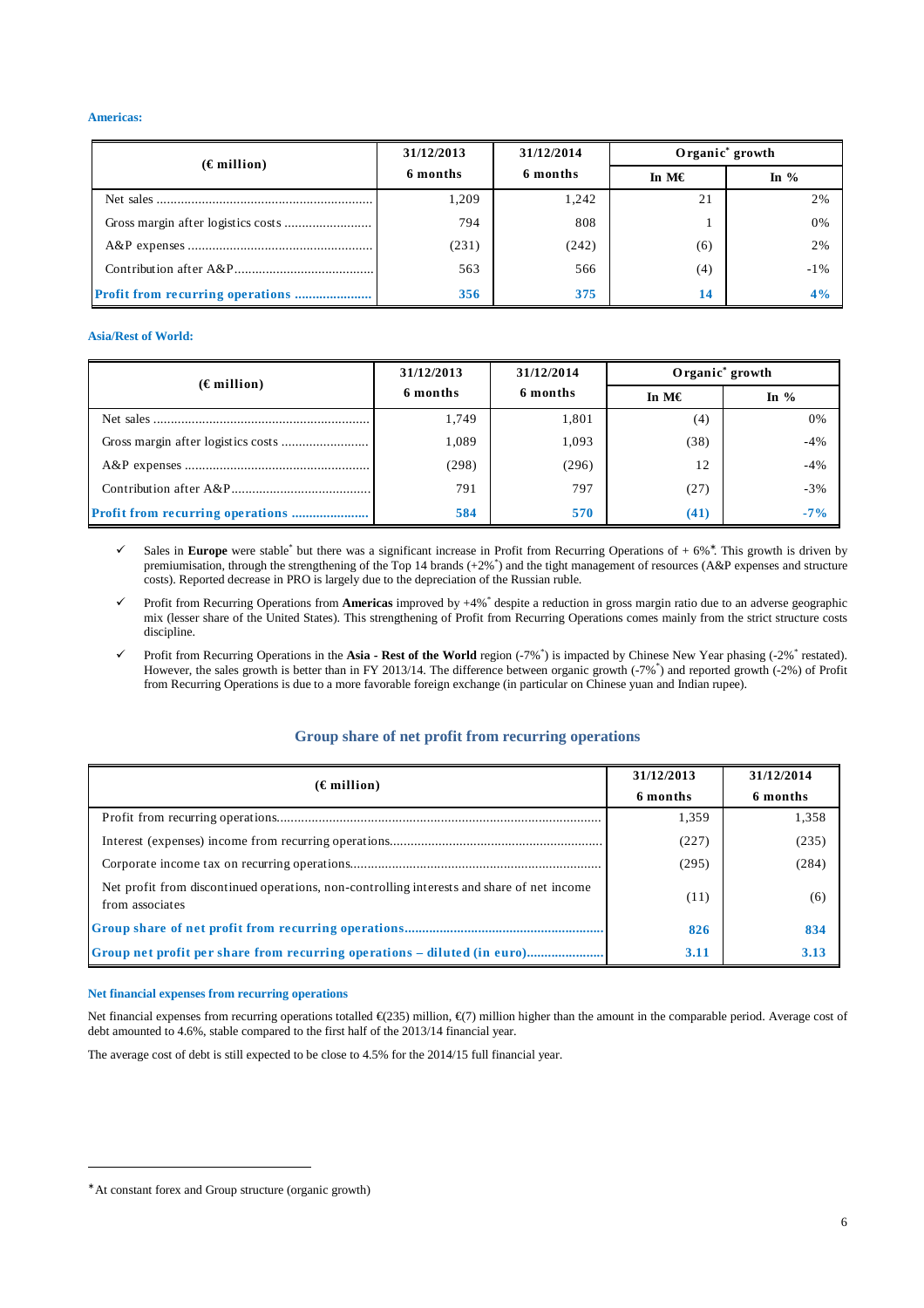### **Net debt**

Net debt was €9,034 million at 31 December 2014 compared to €8,353 million at 30 June 2014, an increase of €681 million, mainly due to an unfavourable forex impact (€517 million).

## **Income tax on recurring operations**

Income tax on items from recurring operations amounted to  $\epsilon$ (284) million, equating to a tax rate of 253% vs. 26.1% over the first half of 2013/14 financial year.

The 2014/15 full financial year tax rate is still expected to be near 26%.

#### **Group share of net profit from recurring operations**

Group share of net profit from recurring operations amounted to €834 million at 31 December 2014, an increase of +1%, slightly better than the stable PRO, mainly due to a slight decrease in the current tax rate.

## **Group share of net profit**

| $(\epsilon$ million)                                                                                          | 31/12/2013 | 31/12/2014 |
|---------------------------------------------------------------------------------------------------------------|------------|------------|
|                                                                                                               | 6 months   | 6 months   |
|                                                                                                               | 1,359      | 1,358      |
|                                                                                                               | (20)       | (28)       |
|                                                                                                               | 1,339      | 1,330      |
|                                                                                                               | (227)      | (235)      |
|                                                                                                               | 2          | (11)       |
|                                                                                                               | (275)      | (290)      |
| Net profit from discontinued operations, non-controlling interests and share of net income<br>from associates | (11)       | (6)        |
|                                                                                                               | 828        | 788        |

## **O**t**her operating income and expenses**

Other operating income and expenses amounted to  $\epsilon(x)$  million at 31 December 2014 and included:

- $\checkmark$  Net restructuring expenses of  $\hat{\epsilon}$ (19) million;
- $\checkmark$  Other non-recurring income and expenses of  $\hat{\epsilon}$ (10) million.

They are mainly impacted by  $\epsilon$ (23) million costs linked to Allegro.

## **Group share of net profit**

Group share of net profit was €788 million, a decrease of -5%.

## **3. Major risks and uncertainties for the second half of the financial year**

The major risks and uncertainties Pernod Ricard Group faces are listed under chapter "Risk management" of the 2013/14 registration document, available from the website of the *Autorité des Marchés Financiers* or from the Pernod Ricard website.

## **4. Outlook**

Pernod Ricard confirms its 2014/15 financial year guidance with an organic growth in Profit from Recurring Operations between +1% and +3%. The Group also forecasts a positive forex impact on Profit from Recurring Operations expected on the 2014/15 financial year of  $\epsilon$ 140 million (based on average forex rates for the 2014/15 full financial year projected on 9 February 2015, particularly EUR/USD = 1.21).

# **5. Main related-party transactions**

Information related to related parties transactions are detailed in note 22 of the notes to the condensed consolidated interim financial statements included in this document.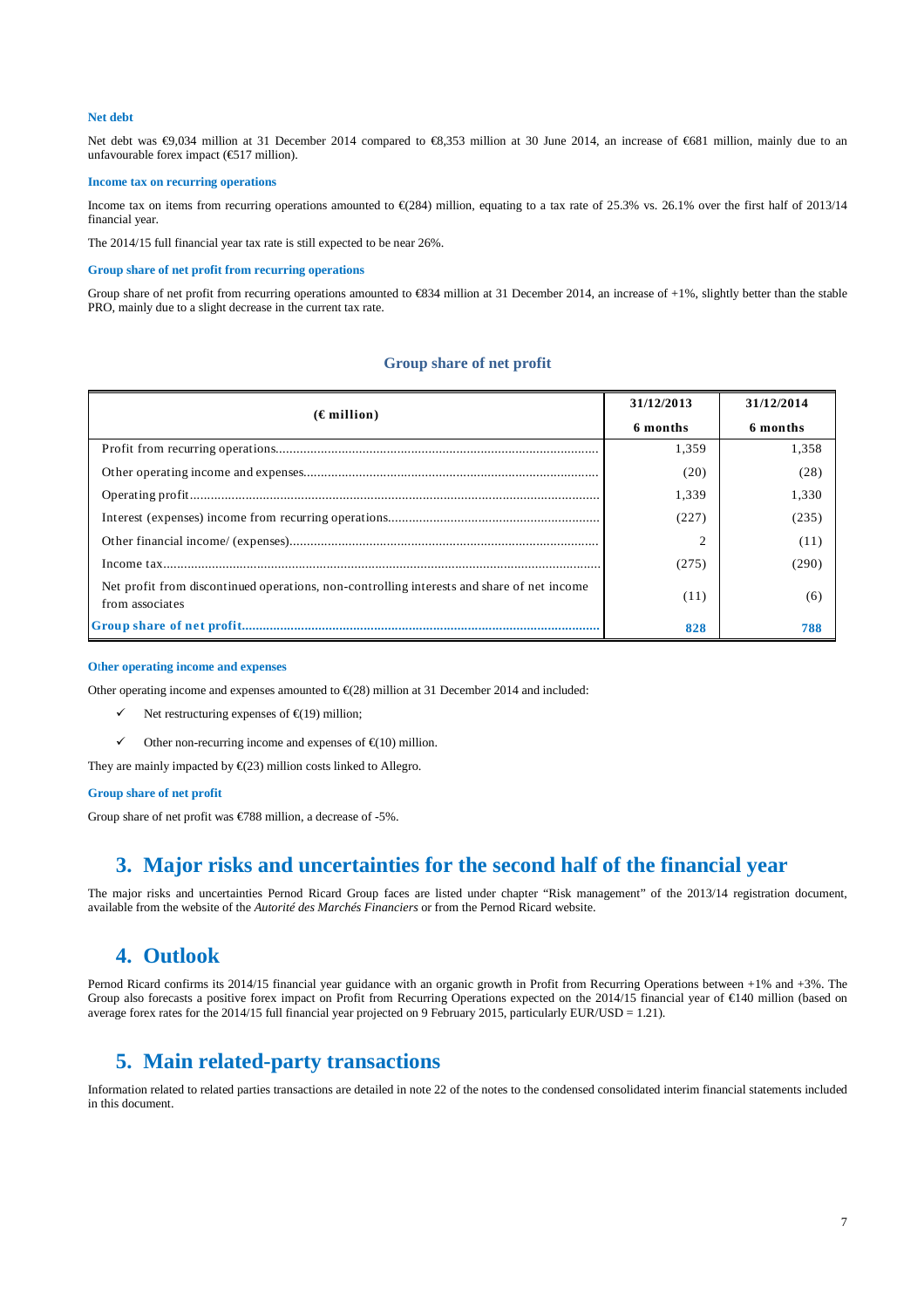# **III. Condensed consolidated interim financial statements**

# **1. Consolidated income statement**

| $(E$ million)                                                | 31/12/2013 | 31/12/2014 | <b>Notes</b> |
|--------------------------------------------------------------|------------|------------|--------------|
|                                                              | 4,570      | 4,621      | 3            |
|                                                              | (1,662)    | (1,732)    | 3            |
|                                                              | 2,909      | 2,889      | 3            |
|                                                              | (821)      | (819)      |              |
|                                                              | 2,088      | 2,070      |              |
|                                                              | (729)      | (712)      |              |
|                                                              | 1,359      | 1,358      |              |
|                                                              | 37         | 24         | 5            |
|                                                              | (56)       | (52)       | 5            |
|                                                              | 1,339      | 1,330      |              |
|                                                              | (234)      | (276)      | 4            |
|                                                              | 9          | 30         | 4            |
|                                                              | (225)      | (245)      | 4            |
|                                                              | (275)      | (290)      | 6            |
|                                                              | $\Omega$   | 1          |              |
|                                                              | 839        | 795        |              |
|                                                              |            |            |              |
|                                                              | 839        | 795        |              |
| Including:                                                   |            |            |              |
|                                                              | 11         | 7          |              |
|                                                              | 828        | 788        |              |
|                                                              |            |            |              |
|                                                              | 3.15       | 2.99       | 7            |
|                                                              | 3.12       | 2.96       | 7            |
|                                                              |            |            |              |
| Net earnings per share from continuing operations (excluding |            |            |              |
| $discontinued\ operations)$ — basic (in euros)               | 3.15       | 2.99       | 7            |
| Net earnings per share from continuing operations (excluding | 3.12       | 2.96       | 7            |
| discontinued operations) — diluted (in euros)                |            |            |              |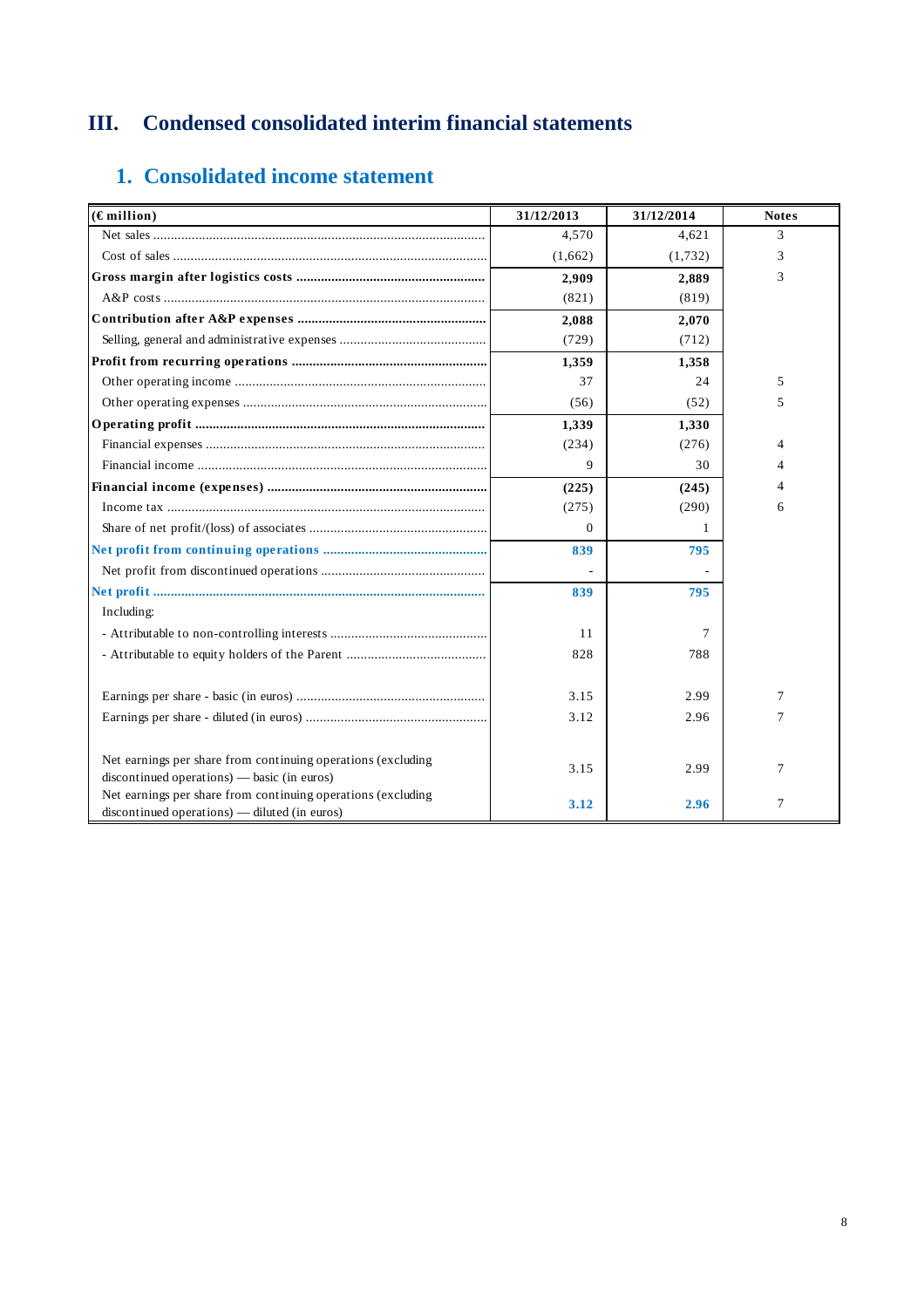# 2. Half-year consolidated statement of comprehensive income

| $(E$ million)                                                               | 31/12/2013 | 31/12/2014 |
|-----------------------------------------------------------------------------|------------|------------|
|                                                                             | 839        | 795        |
| Items not reclassified to profit or loss                                    |            |            |
| Actuarial gains/(losses) related to employee defined benefit plans          | 18         | 106        |
|                                                                             | 23         | 133        |
|                                                                             | (5)        | (27)       |
| Items that may be reclassified to profit or loss                            |            |            |
|                                                                             | 120        | (53)       |
|                                                                             | 120        | (53)       |
|                                                                             |            |            |
|                                                                             | 35         | (24)       |
|                                                                             | 49         | (30)       |
|                                                                             | (13)       | 6          |
|                                                                             |            | (1)        |
|                                                                             |            | (1)        |
|                                                                             |            |            |
|                                                                             | (323)      | 560        |
| Items reclassified to profit or loss                                        |            |            |
|                                                                             | (7)        | (5)        |
|                                                                             | (11)       | (8)        |
|                                                                             | 4          | 3          |
|                                                                             |            |            |
| Amount removed from equity and included in profit/loss following a disposal |            |            |
|                                                                             |            |            |
|                                                                             | (157)      | 585        |
|                                                                             | 681        | 1,380      |
| Including:                                                                  |            |            |
|                                                                             | 677        | 1,366      |
|                                                                             | 4          | 14         |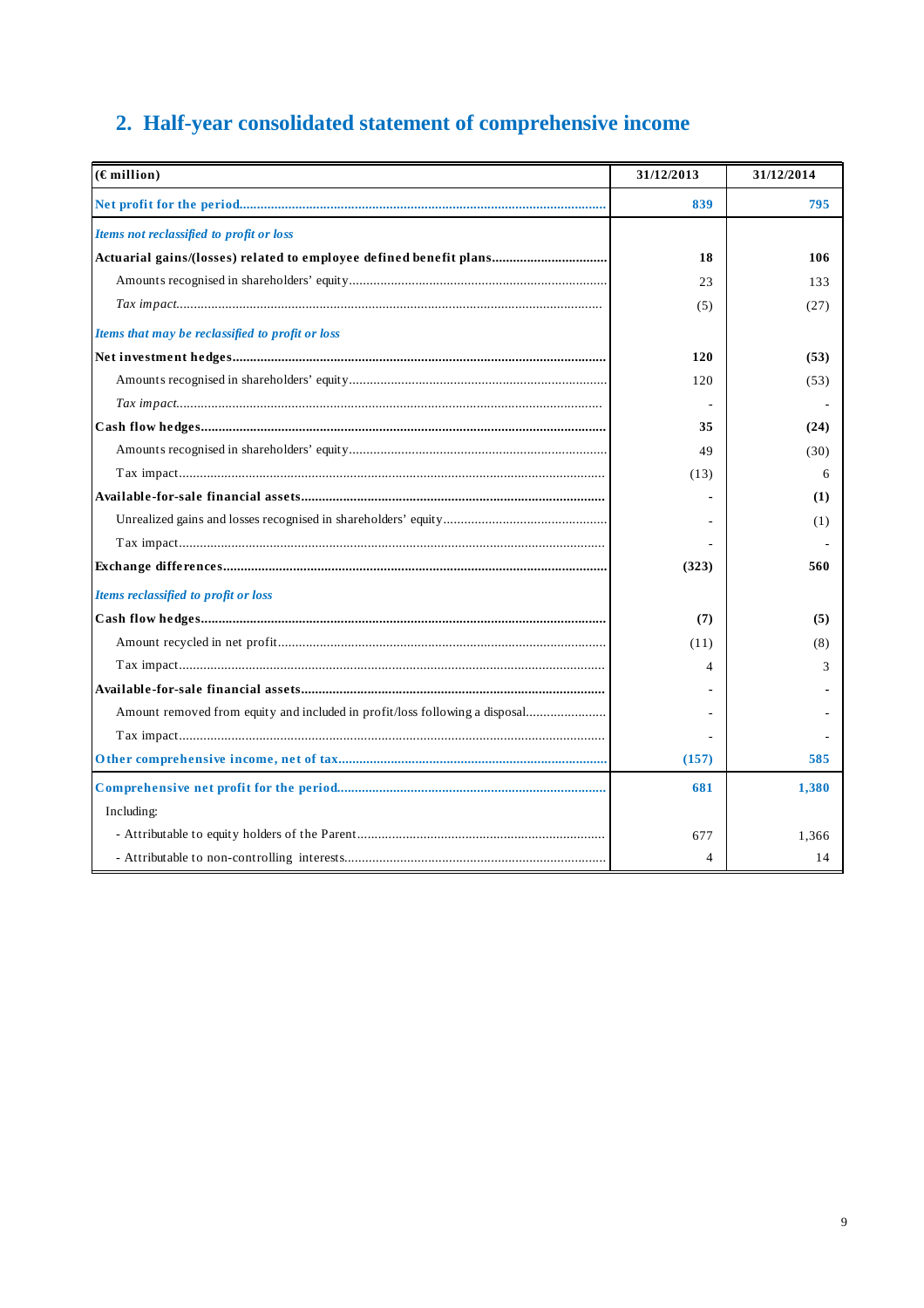# 3. Consolidated balance sheet

 $3.1 - \text{Assets}$ 

| <b>Assets</b><br>$(E$ million) | 30/06/2014 | 31/12/2014 | <b>Notes</b> |
|--------------------------------|------------|------------|--------------|
| Net amounts                    |            |            |              |
| <b>Non-current assets</b>      |            |            |              |
|                                | 11,542     | 12,281     | 8            |
|                                | 4,907      | 5,241      | 8            |
|                                | 2,016      | 2,043      |              |
|                                | 150        | 151        |              |
|                                | 349        | 543        |              |
|                                | 15         | 16         |              |
|                                | 63         | 72         | 14           |
|                                | 1,926      | 2,091      | 6            |
|                                | 20,968     | 22,437     |              |
| <b>Current assets</b>          |            |            |              |
|                                | 4,861      | 4,962      | $\mathbf Q$  |
|                                | 1,051      | 1,729      |              |
|                                | 37         | 36         |              |
|                                | 194        | 214        | 11           |
|                                | 26         | 43         | 14           |
|                                | 477        | 581        | 13           |
|                                | 6,646      | 7,565      |              |
|                                | 2          | 26         |              |
|                                | 27,616     | 30,028     |              |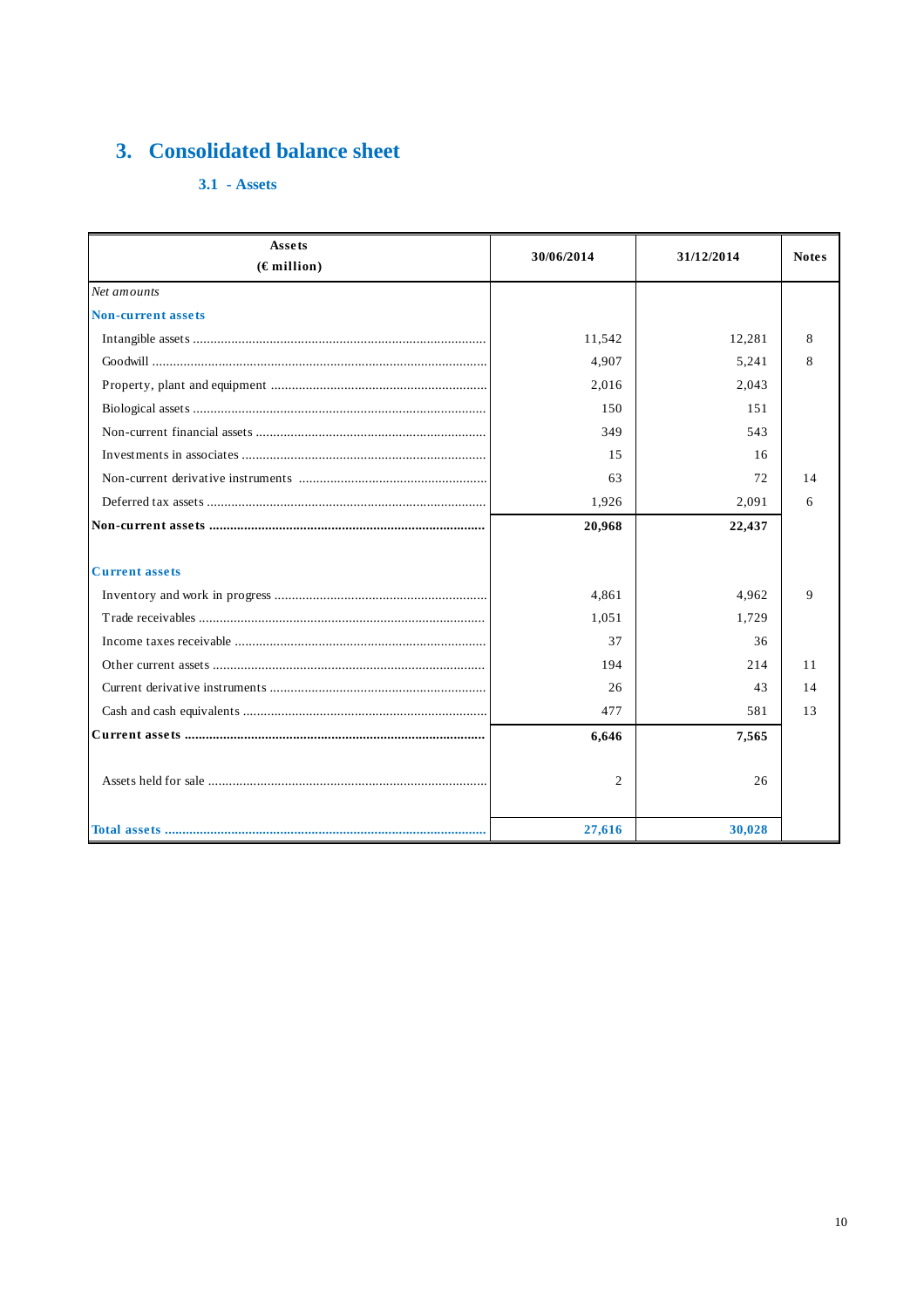## **3.2 – Liabilities**

| Liabilities and shareholders' equity<br>$(E$ million)         | 30/06/2014 | 31/12/2014       | <b>Notes</b> |
|---------------------------------------------------------------|------------|------------------|--------------|
| <b>Shareholders' equity</b>                                   |            |                  |              |
|                                                               | 411        | 411              | 17           |
|                                                               | 3,052      | 3,052            |              |
| Retained earnings and currency translation adjustments        | 7,142      | 8,529            |              |
|                                                               | 1,016      | 788              |              |
|                                                               | 11,621     | 12,780           |              |
|                                                               | 157        | 165              |              |
|                                                               | 11,778     | 12,945           |              |
| <b>Non-current liabilities</b>                                |            |                  |              |
|                                                               | 564        | 589              | 12           |
| Provisions for pensions and other long-term employee benefits | 569        | 590              | 12           |
|                                                               | 3,041      | 3,235            | 6            |
|                                                               | 6.844      | 7,813            | 13           |
|                                                               | 85         | 157              | 14           |
|                                                               | 830        | 490              | 13           |
|                                                               | 11,933     | 12,873           |              |
| <b>Current liabilities</b>                                    |            |                  |              |
|                                                               | 251        | 202              | 12           |
|                                                               | 1,463      | 1,669            |              |
|                                                               | 56         | 126              |              |
|                                                               | 887        | 760              | 1.5          |
|                                                               | 290        | 180              | 13           |
|                                                               | 929        | 1,199            | 13           |
|                                                               | 29         | 73               | 14           |
|                                                               | 3,905      | 4,209            |              |
|                                                               |            | $\boldsymbol{0}$ |              |
|                                                               | 27,616     | 30,028           |              |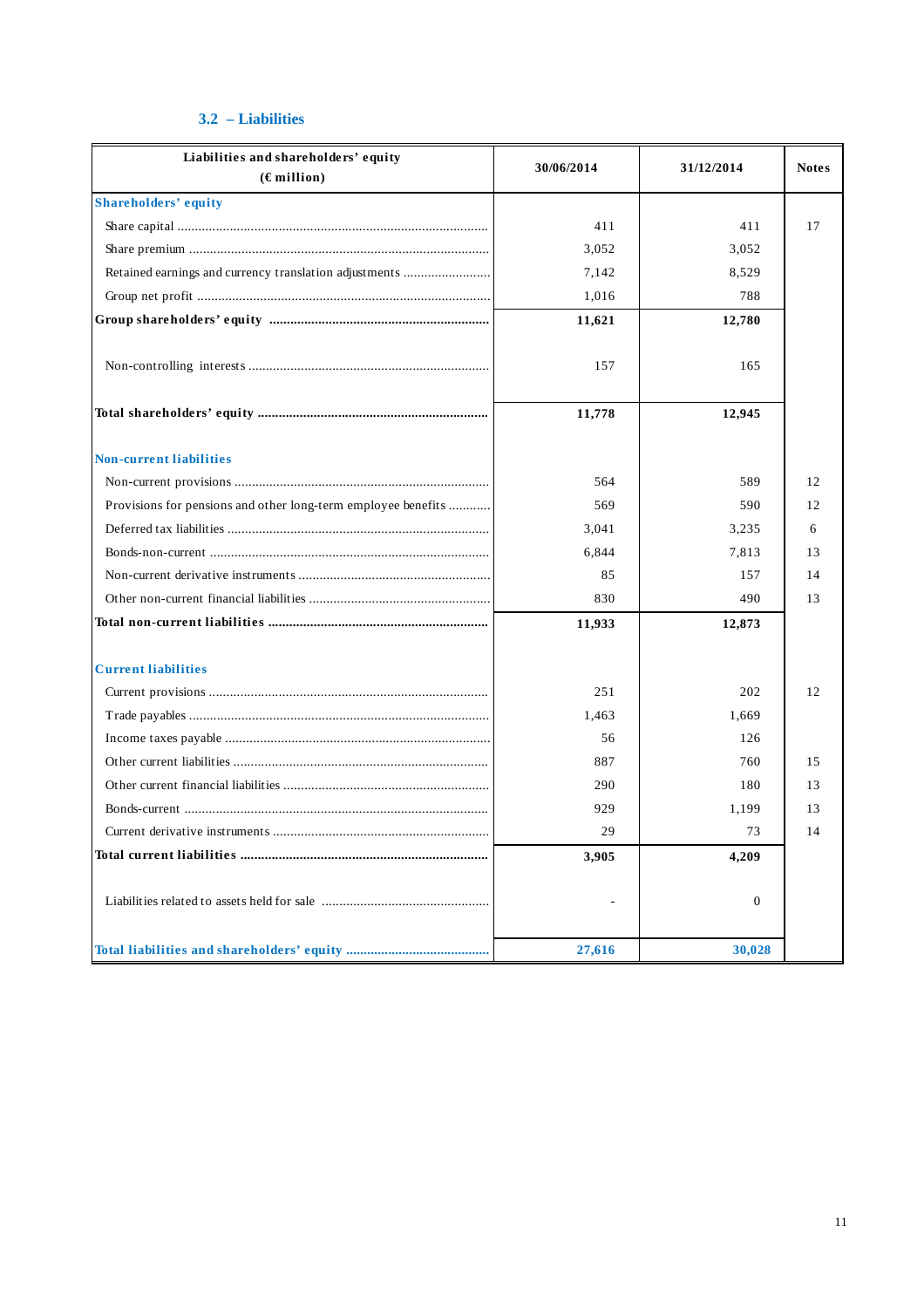# **4. Statement of changes in shareholders' equity**

| $(E$ million)                        | <b>Share</b><br>capital  | <b>Additional</b><br>paid-in<br>capital | Consolidated<br>reserves | gains and<br>losses      | Actuarial Changes<br>in fair<br>value | Currency<br>translation<br>adjustments | <b>Treasury</b><br>shares | <b>Total attribuable</b><br>to equity holders<br>of the Parents | Non-<br>interests        | <b>Total</b><br>controlling shareholders'<br>equity |
|--------------------------------------|--------------------------|-----------------------------------------|--------------------------|--------------------------|---------------------------------------|----------------------------------------|---------------------------|-----------------------------------------------------------------|--------------------------|-----------------------------------------------------|
| At 01/07/2013                        | 411                      | 3,052                                   | 8,384                    | (158)                    | (95)                                  | (347)                                  | (234)                     | 11,014                                                          | 165                      | 11,179                                              |
| Statement of<br>comprehensive income | ٠                        | ٠                                       | 828                      | 18                       | 28                                    | (197)                                  | $\overline{\phantom{a}}$  | 677                                                             | $\overline{4}$           | 681                                                 |
| Capital increase                     | -                        | $\sim$                                  | $\overline{\phantom{a}}$ | $\overline{\phantom{a}}$ | $\overline{\phantom{a}}$              | $\overline{\phantom{a}}$               | $\overline{\phantom{a}}$  | ٠                                                               | $\overline{\phantom{a}}$ |                                                     |
| Share-based payment                  | -                        | $\sim$                                  | 19                       | $\overline{\phantom{a}}$ | $\sim$                                | $\overline{\phantom{a}}$               | $\sim$                    | 19                                                              | $\overline{\phantom{a}}$ | 19                                                  |
| Purchase/sale of<br>treasury shares  | -                        | ٠                                       | $\overline{\phantom{a}}$ | $\overline{\phantom{a}}$ | $\overline{\phantom{a}}$              | $\overline{\phantom{a}}$               | (21)                      | (21)                                                            | $\overline{\phantom{a}}$ | (21)                                                |
| Sale with option of<br>repurchase    | -                        | $\sim$                                  | $\overline{\phantom{a}}$ | $\overline{\phantom{a}}$ | $\overline{\phantom{a}}$              | $\overline{\phantom{a}}$               | $\overline{\phantom{a}}$  | $\blacksquare$                                                  | $\overline{\phantom{a}}$ |                                                     |
| Dividends distributed                | $\overline{\phantom{a}}$ | ٠                                       | (222)                    | $\sim$                   | $\overline{\phantom{a}}$              | $\overline{\phantom{a}}$               | $\overline{\phantom{a}}$  | (222)                                                           | (7)                      | (229)                                               |
| Changes in scope of<br>consolidation | $\overline{\phantom{a}}$ | $\sim$                                  | $\overline{\phantom{a}}$ | $\overline{\phantom{a}}$ | $\overline{\phantom{a}}$              | $\overline{\phantom{a}}$               | $\overline{\phantom{a}}$  | $\blacksquare$                                                  | $\overline{\phantom{a}}$ |                                                     |
| Other movements                      | $\overline{\phantom{a}}$ | $\overline{\phantom{a}}$                | (1)                      | $\overline{\phantom{a}}$ | $\overline{\phantom{a}}$              | $\overline{\phantom{a}}$               | $\overline{\phantom{a}}$  | (1)                                                             | $\overline{\phantom{a}}$ | (1)                                                 |
| At 31/12/2013                        | 411                      | 3,052                                   | 9,009                    | (140)                    | (67)                                  | (544)                                  | (254)                     | 11,467                                                          | 162                      | 11,629                                              |

| $(\epsilon$ million)                 | <b>Share</b><br>capital  | paid-in<br>capital | Additional Consolidated  <br>reserves | <b>Actuarial</b> Changes<br>gains and<br>losses | in fair<br>value         | Currency<br>translation<br>adjustments | <b>Treasury</b><br>shares | <b>Total attribuable</b><br>to equity holders<br>of the Parents | Non-<br>controlling<br>interests | Total<br>shareholders'<br>equity |
|--------------------------------------|--------------------------|--------------------|---------------------------------------|-------------------------------------------------|--------------------------|----------------------------------------|---------------------------|-----------------------------------------------------------------|----------------------------------|----------------------------------|
| At 01/07/2014                        | 411                      | 3,052              | 8,998                                 | (255)                                           | (74)                     | (265)                                  | (247)                     | 11,621                                                          | 157                              | 11,778                           |
| Statement of<br>comprehensive income | $\overline{\phantom{a}}$ | ÷                  | 788                                   | 106                                             | (29)                     | 500                                    | ٠                         | 1,366                                                           | 14                               | 1,380                            |
| Capital increase                     | $\overline{\phantom{a}}$ | ٠                  | $\overline{\phantom{a}}$              | $\overline{\phantom{a}}$                        | $\overline{\phantom{a}}$ |                                        |                           | ۰                                                               |                                  |                                  |
| Share-based payment                  | $\overline{\phantom{a}}$ | ٠                  | 12                                    | ÷                                               | $\overline{\phantom{a}}$ |                                        | ÷                         | 12                                                              | $\sim$                           | 12                               |
| Purchase/sale of<br>treasury shares  | ۰                        | ٠                  | ٠                                     | $\overline{\phantom{a}}$                        |                          |                                        |                           |                                                                 |                                  |                                  |
| Sale with option of<br>repurchase    |                          | ÷                  | ٠                                     | ٠                                               | $\sim$                   |                                        | ٠                         | ٠                                                               |                                  |                                  |
| Dividends distributed                | ٠                        | ٠                  | (215)                                 | $\overline{\phantom{a}}$                        | $\overline{\phantom{a}}$ |                                        | ٠                         | (215)                                                           | (15)                             | (230)                            |
| Changes in scope of<br>consolidation | $\overline{\phantom{a}}$ | ٠                  | $\sim$                                | $\overline{\phantom{a}}$                        | $\sim$                   | $\overline{\phantom{a}}$               | ٠                         | ۰                                                               | 8                                | 8                                |
| Other movements                      | ٠                        | ٠                  | (4)                                   | $\overline{\phantom{a}}$                        | $\overline{\phantom{a}}$ |                                        | ۰                         | (4)                                                             | $\overline{\phantom{a}}$         | (4)                              |
| At 31/12/2014                        | 411                      | 3,052              | 9,579                                 | (148)                                           | (103)                    | 235                                    | (246)                     | 12,780                                                          | 165                              | 12,945                           |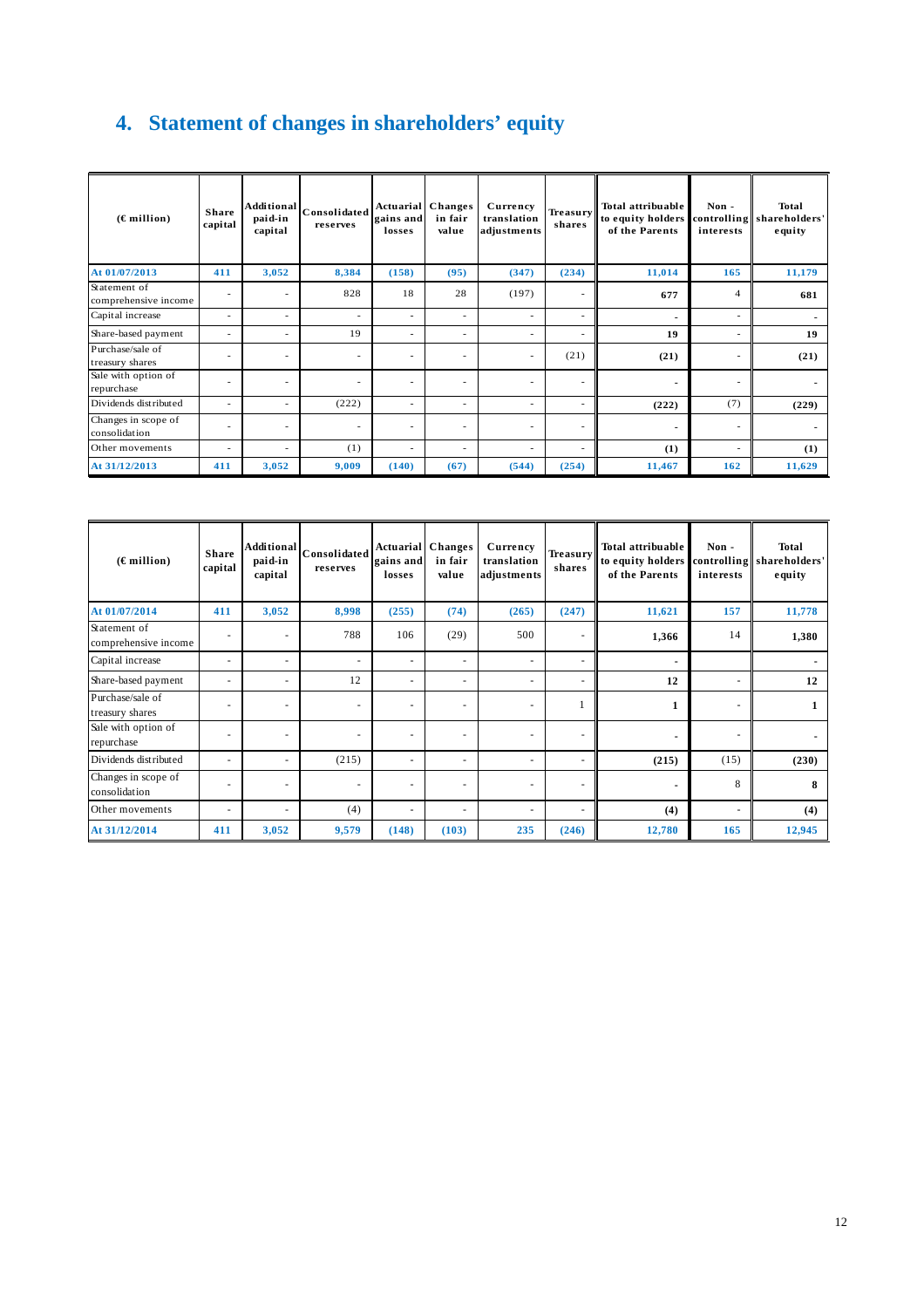|  | 5. Consolidated cash flow statement |  |  |  |  |
|--|-------------------------------------|--|--|--|--|
|--|-------------------------------------|--|--|--|--|

| $(\epsilon$ million)                                                                         | 31/12/2013 | 31/12/2014   | <b>Notes</b> |
|----------------------------------------------------------------------------------------------|------------|--------------|--------------|
| <b>Cash flow from operating activities</b>                                                   |            |              |              |
|                                                                                              | 828        | 788          |              |
|                                                                                              | 11         | 7            |              |
| Share of net profit/(loss) of associates, net of dividends received                          |            | (1)          |              |
|                                                                                              | 225        | 245          | 4            |
|                                                                                              | 275        | 290          | 6            |
|                                                                                              |            |              |              |
|                                                                                              | 97         | 101          |              |
|                                                                                              | (68)       | (77)         |              |
|                                                                                              | 3          | $\Omega$     |              |
|                                                                                              | (3)        | (0)          |              |
|                                                                                              | (4)        | $\Omega$     |              |
|                                                                                              |            | (14)         | 5            |
|                                                                                              | 19         | 12           | 18           |
|                                                                                              | 1,384      | 1,352        |              |
|                                                                                              | (536)      | (444)        | 16           |
|                                                                                              | (223)      | (254)        |              |
|                                                                                              | 4          | 30           |              |
|                                                                                              | (195)      | (182)        |              |
|                                                                                              | 433        | 502          |              |
|                                                                                              |            |              |              |
| <b>Cash flow from investing activities</b>                                                   |            |              |              |
|                                                                                              | (140)      | (139)        | 16           |
| Proceeds from disposals of property, plant and equipment and intangible assets               | 6          | 3            | 16           |
|                                                                                              |            | $\Omega$     |              |
|                                                                                              | (26)       | (90)         |              |
|                                                                                              | 9          | 5            |              |
|                                                                                              | (151)      | (222)        |              |
|                                                                                              |            |              |              |
| <b>Cash flow from financing activities</b>                                                   |            |              |              |
|                                                                                              | (441)      | (445)        | 17           |
|                                                                                              |            |              |              |
|                                                                                              | 1,520      | 1,173        | 16           |
|                                                                                              | (1,281)    | (929)        | 16           |
|                                                                                              | (20)       | $\mathbf{1}$ |              |
|                                                                                              | (222)      | (201)        |              |
|                                                                                              |            |              |              |
|                                                                                              |            |              |              |
|                                                                                              |            |              |              |
| Increase/(decrease) in cash and cash equivalents (before effect of exchange<br>rate changes) | 60         | 79           |              |
|                                                                                              | (4)        | 24           |              |
| Increase/(decrease) in cash and cash equivalents (after effect of exchange<br>rate changes)  | 56         | 104          |              |
|                                                                                              | 597        | 477          |              |
|                                                                                              | 653        | 581          |              |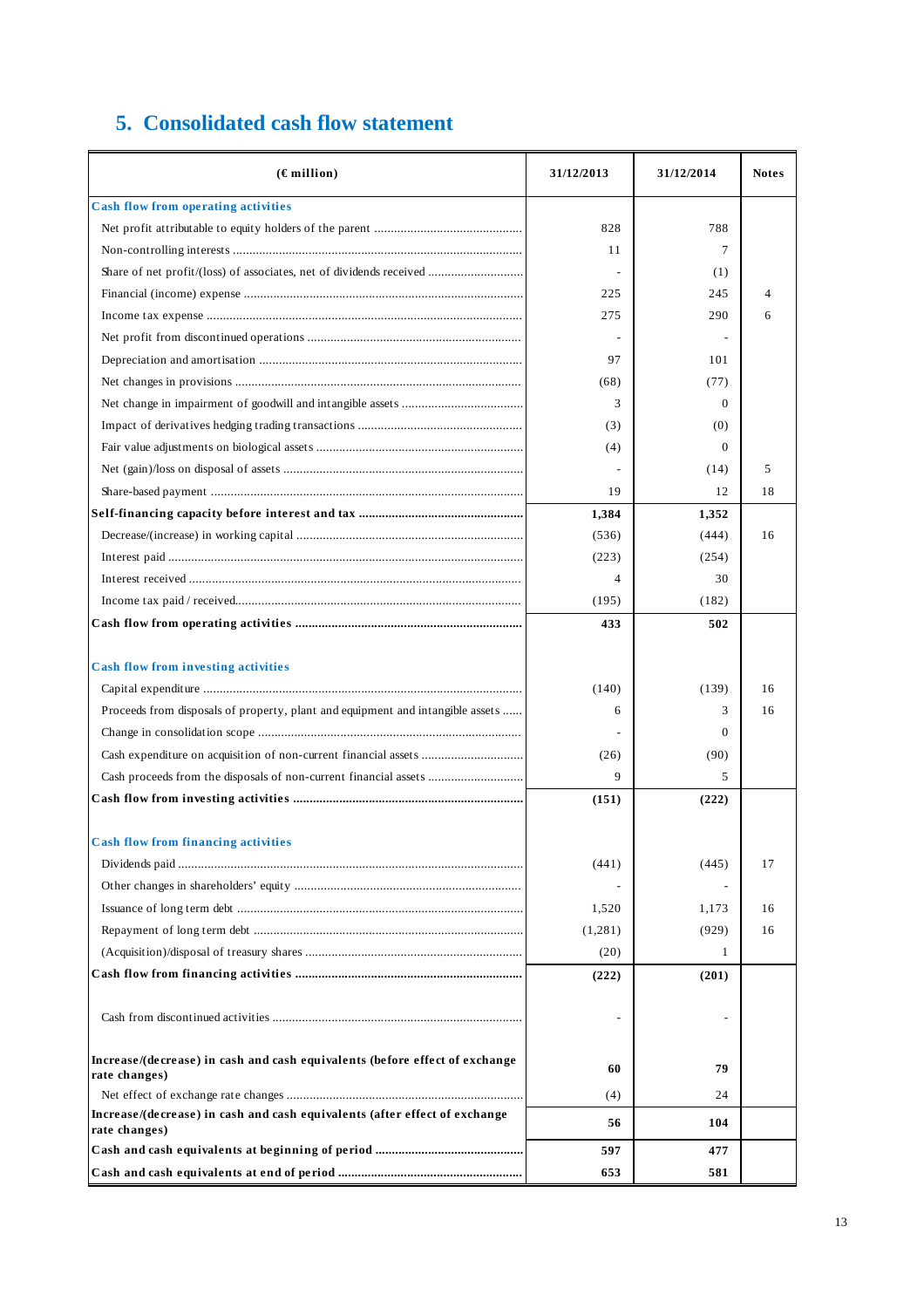## **6. Notes to the condensed consolidated interim financial statements**

Pernod Ricard is a French Company (Société Anonyme), subject to all laws governing commercial companies in France, including in particular the provisions of the French Commercial Code. The Company is headquartered at 12, place des Etats-Unis, 75116 Paris and is listed on the NYSE Euronext exchange. The condensed consolidated interim financial statements reflect the accounting position of Pernod Ricard and its subsidiaries (hereafter the "Group"). They are reported in millions of euros  $(\epsilon)$ , rounded to the nearest million.

The Group manufactures and sells wines and spirits.

On 11 February 2015, the Board of Directors approved the consolidated interim financial statements for the first half-year ended 31 December 2014.

## **Note 1. – Accounting policies**

#### **1. Principles and accounting standards governing the preparation of the financial statements**

Because of its listing in a country of the European Union (EU), and in accordance with EC regulation 1606/2002, the condensed consolidated interim financial statements of the Group for the first half-year ended 31 December 2014 have been prepared in accordance with IAS 34 (interim financial reporting) of the IFRS (International Financial Reporting Standards) as adopted by the European Union.

The IFRS standards and interpretations as adopted by the European Union are available at the following website:

#### http://ec.europa.eu/internal\_market/accounting/ias/index\_fr.htm

The Group has not anticipated any standards, amendments or interpretations published by the IASB but not yet approved or not yet mandatory in the European Union, as of 31 December 2014.

Note that:

- The Group's financial year runs from 1 July to 30 June.
- Condensed consolidated interim financial statements were prepared in accordance with the same accounting principles and methods as those used in the preparation of the annual consolidated financial statements at 30 June 2014, subject to the changes in accounting standards listed under section 1.3.
- The condensed consolidated interim financial statements do not include all the information required in the preparation of the consolidated financial statements and must be read in conjunction with the consolidated financial statements at 30 June 2014.

**Estimates** — The preparation of consolidated financial statements in accordance with IFRS requires that Management makes a certain number of estimates and assumptions, which have an impact on the Group's assets, liabilities and shareholders' equity and items of profit and loss during the financial year. These estimates are made on the assumption the company will continue as a going concern, are based on information available at the time of their preparation. Estimates may be revised where the circumstances on which they were based change or where new information becomes available. Future outcomes can differ from these estimates. At 31 December 2014, the Management was not aware of any factors likely to call into question estimates and assumptions used in the preparation of full-year consolidated financial statements at 30 June 2014.

**Judgement** — In the absence of standards or interpretation applicable to specific transactions, Group management used its own judgement in defining and applying accounting policies which would provide relevant and reliable information within the framework of the preparation of financial statements.

## **2. Seasonality**

 Premium wine and spirits sales are traditionally affected by a seasonality factor, in particular products associated with end-of-year celebrations in key markets. Sales in the first six months of the financial year ending 30 June are generally higher than in the second half-year.

#### **3. Changes in accounting policies**

Standards, amendments and interpretations applied from 1 July 2014

The standards, amendments and interpretations applicable to Pernod Ricard with effect from 1 July 2014, relate to:

- IFRIC 21, Levies, an interpretation issued in May 2013 and endorsed by the European Union in June 2014. This interpretation clarifies that the triggering event for the recognition of a liability for levies (i.e. miscellaneous taxes, duties and other taxes not within the scope of IAS 12) is determined by reference to the terms of the relevant legislation, regardless of the period used as the basis for calculating the levy. Consequently, a liability for payment of a levy cannot be recognized progressively in interim financial statements if there is no present obligation at the interim reporting date. The impact related to the retrospective application of this new standard has been calculated and judged as not material for the Pernod Ricard Group. Accordingly it has been decided to not restate comparative periods.
- IFRS 10, IFRS 11 and IFRS 12 on consolidation, which redefine the concept of the control exercised over an entity, remove the possibility of using proportional consolidation to consolidate jointly-controlled entities, with only the equity method permitted, and supplement the disclosures required in the Notes to the financial statements. The application of this interpretation has no significant impact on the consolidated financial statements.
- Revision of IAS 27 Separate Financial Statements: the application of this interpretation has no significant impact on the consolidated financial statements.
- Revision of IAS 28 Investments in Associates and Joint Ventures: the application of this interpretation has no significant impact on the consolidated financial statements.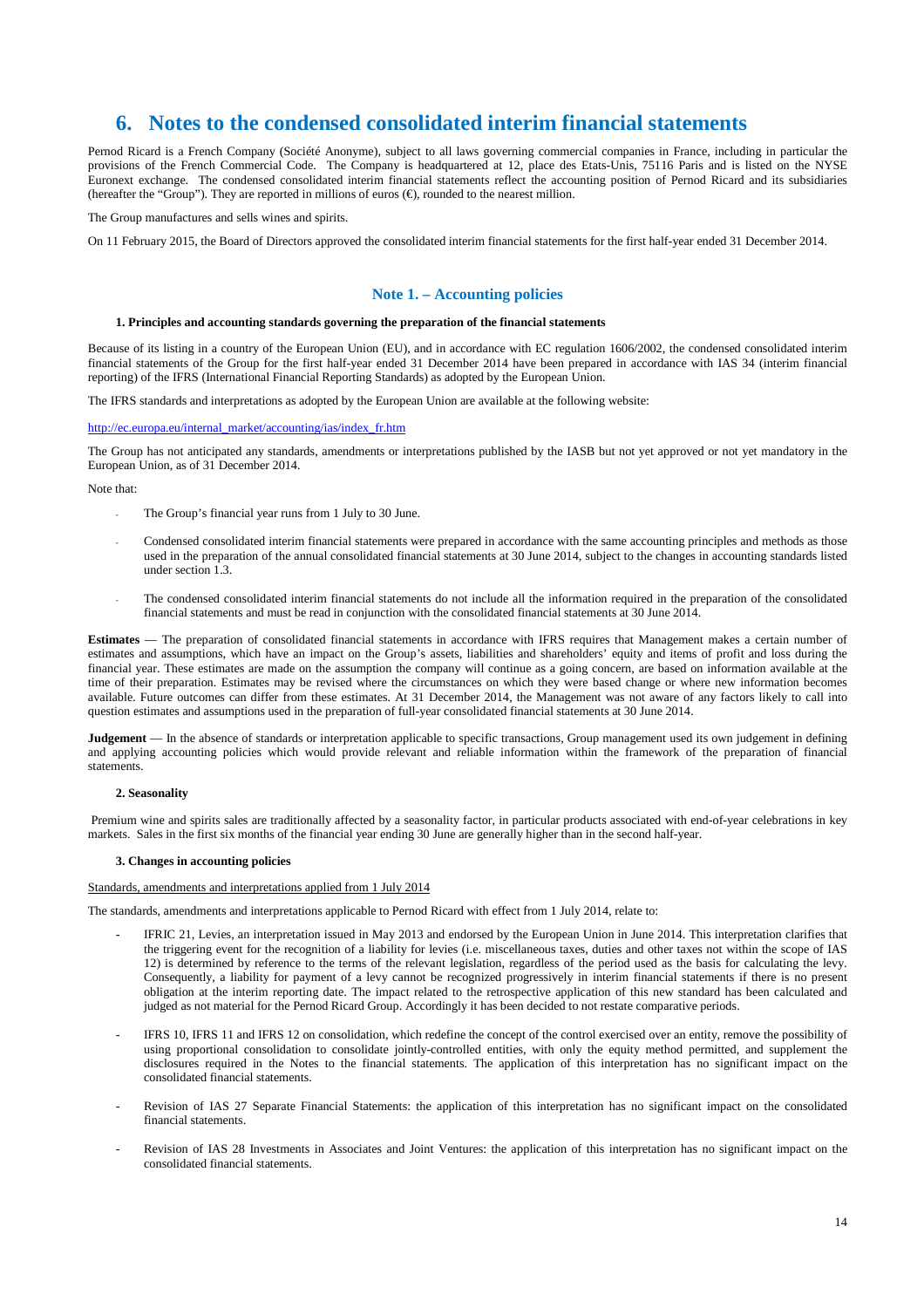#### Standards, amendments and interpretations for which application is mandatory after 1 July 2015

At the end of December 2014, no new accounting policies applicable after the 1 July 2015 will have significant impact on the Group financial statements.

The annual consolidated financial statements do not take into account:

- draft standards and interpretations which still have the status of exposure drafts of the IASB and the IFRIC at the balance sheet date;
- new standards, amendments to existing standards and interpretations published by the IASB but not yet approved by the European Accounting Regulatory Committee in the annual consolidated financial statements at the balance sheet date.

## **Note 2. – Consolidation scope**

As described in the significant events of the half year activity report, the Group purchased through Pernod Ricard USA a block of shares in Avión Spirits LLC from its partner, Tequila Avión. Following this operation, the consolidation method of Avión Spirits LLC in the consolidated financial statements of the Group changed from equity method to full consolidation method.

No other significant acquisition or disposal was carried out during the period.

## **Note 3. – Operating segments**

The Group is focused on the single business line of Wines and Spirits sales. The Group is structured into three primary operating segments constituted by the following geographical areas: Europe, Americas and Asia/Rest of the World.

The Group Management Team assesses the performance of each segment on the basis of sales and its profit from recurring operations, defined as the gross margin after logistics, advertising, promotional and structure costs. The operating segments presented are identical to those included in the reporting provided to Managing Directors.

Items in the income statement and the balance sheet are allocated on the basis of either the destination of sales or profits. Operating segments follow the same accounting policies as those used for the preparation of the consolidated financial statements. Intra-segment transfers are transacted at market prices.

#### **Europe:**

| $(\epsilon$ million) | 31/12/2013<br>6 months | 31/12/2014<br>6 months |
|----------------------|------------------------|------------------------|
|                      | 1,612                  | 1,579                  |
|                      | 1.025                  | 988                    |
|                      | (292)                  | (282)                  |
|                      | 419                    | 412                    |

#### **Americas:**

| $(\epsilon$ million) | 31/12/2013 | 31/12/2014 |  |
|----------------------|------------|------------|--|
|                      | 6 months   | 6 months   |  |
|                      | 1,209      | 1,242      |  |
|                      | 794        | 808        |  |
|                      | (231)      | (242)      |  |
|                      | 356        | 375        |  |

## **Asia and Rest of the World:**

| $(\epsilon$ million) | 31/12/2013<br>6 months | 31/12/2014<br>6 months |  |
|----------------------|------------------------|------------------------|--|
|                      | 1,749                  | 1,801                  |  |
|                      | 1,089                  | 1,093                  |  |
|                      | (298)                  | (296)                  |  |
|                      | 584                    | 570                    |  |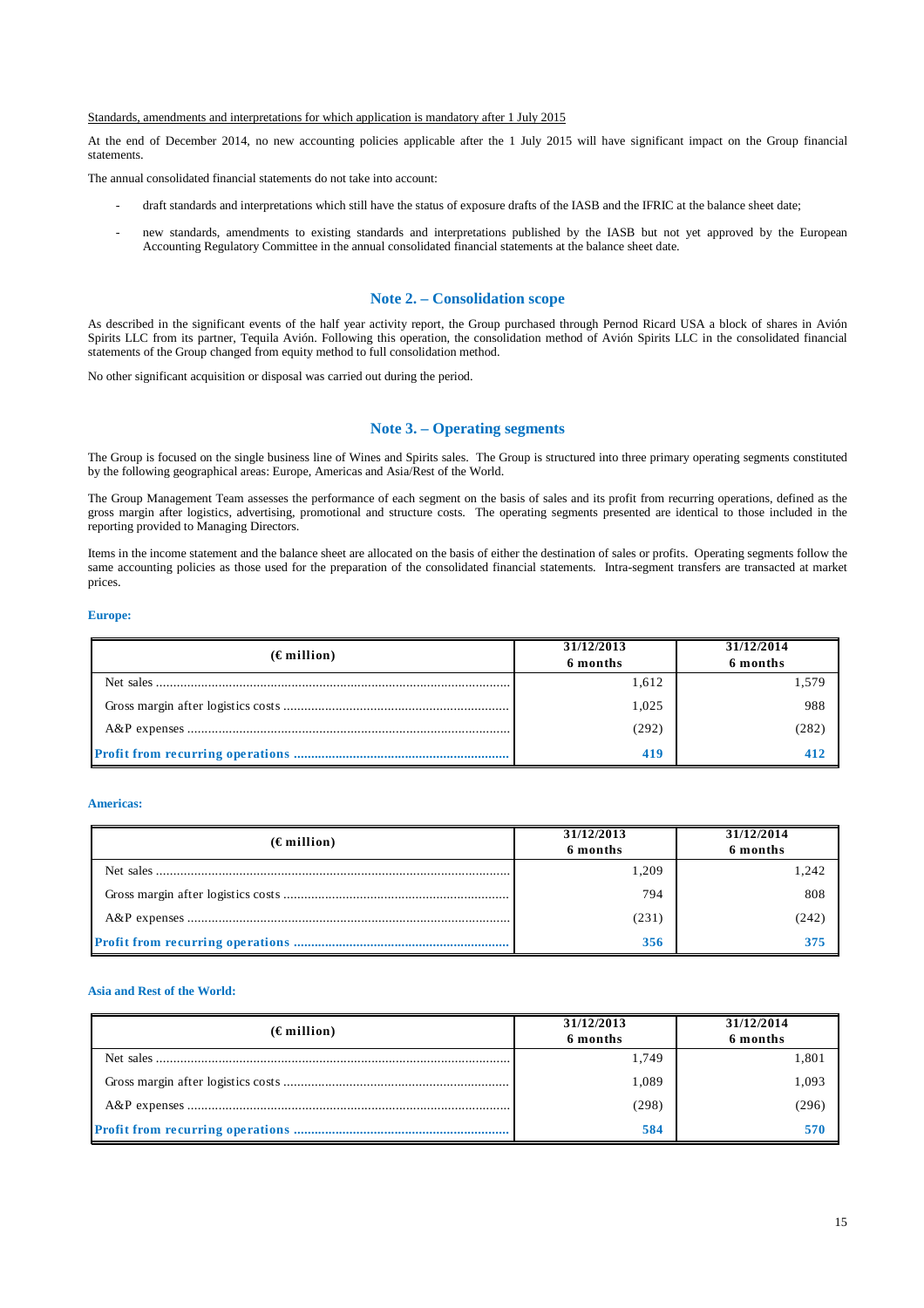**Total:** 

| $(\epsilon$ million) | 31/12/2013<br>6 months | 31/12/2014<br>6 months |
|----------------------|------------------------|------------------------|
|                      | 4,570                  | 4,621                  |
|                      | 2,909                  | 2,889                  |
|                      | (821)                  | (819)                  |
|                      | 1.359                  | 1.358                  |

## **Breakdown of sales :**

| $(\epsilon$ million) | 31/12/2013<br>6 months | 31/12/2014<br>6 months |
|----------------------|------------------------|------------------------|
|                      | 2.913                  | 2.934                  |
|                      | 227                    | 243                    |
|                      | 784                    | 818                    |
|                      | 646                    | 627                    |
|                      | 4.570                  | 4,621                  |

## **Note 4. – Financial income/(expenses)**

| $(\epsilon$ million)                                                   | 31/12/2013<br>6 months | 31/12/2014<br>6 months |
|------------------------------------------------------------------------|------------------------|------------------------|
|                                                                        | (223)                  | (250)                  |
|                                                                        | 6                      | 30                     |
|                                                                        | (217)                  | (220)                  |
|                                                                        | (2)                    |                        |
| Net financial impact of pensions and other long-term employee benefits | (9)                    | (10)                   |
|                                                                        |                        | (3)                    |
| Financial income (expense) from recurring operations                   | (227)                  | (235)                  |
|                                                                        |                        | (6)                    |
|                                                                        |                        | (5)                    |
|                                                                        | (225)                  | (245)                  |

At 31 December 2014, the cost of net debt is mainly composed of financial expenses on the syndicated loan for €5 million, bonds payments of €193 million, interest rate and currency hedges for €10 million and factoring and securitisation agreements totalling €6 million.

## **Note 5. – Other operating income and expenses**

Other operating income and expenses are broken down as follows:

| $(\epsilon$ million) | 31/12/2013<br>6 months | 31/12/2014<br>6 months |
|----------------------|------------------------|------------------------|
|                      | (6)                    | 19                     |
|                      | (3)                    |                        |
|                      |                        | 14                     |
|                      | (47)                   | (34)                   |
|                      | 37                     |                        |
|                      | (20)                   | '28                    |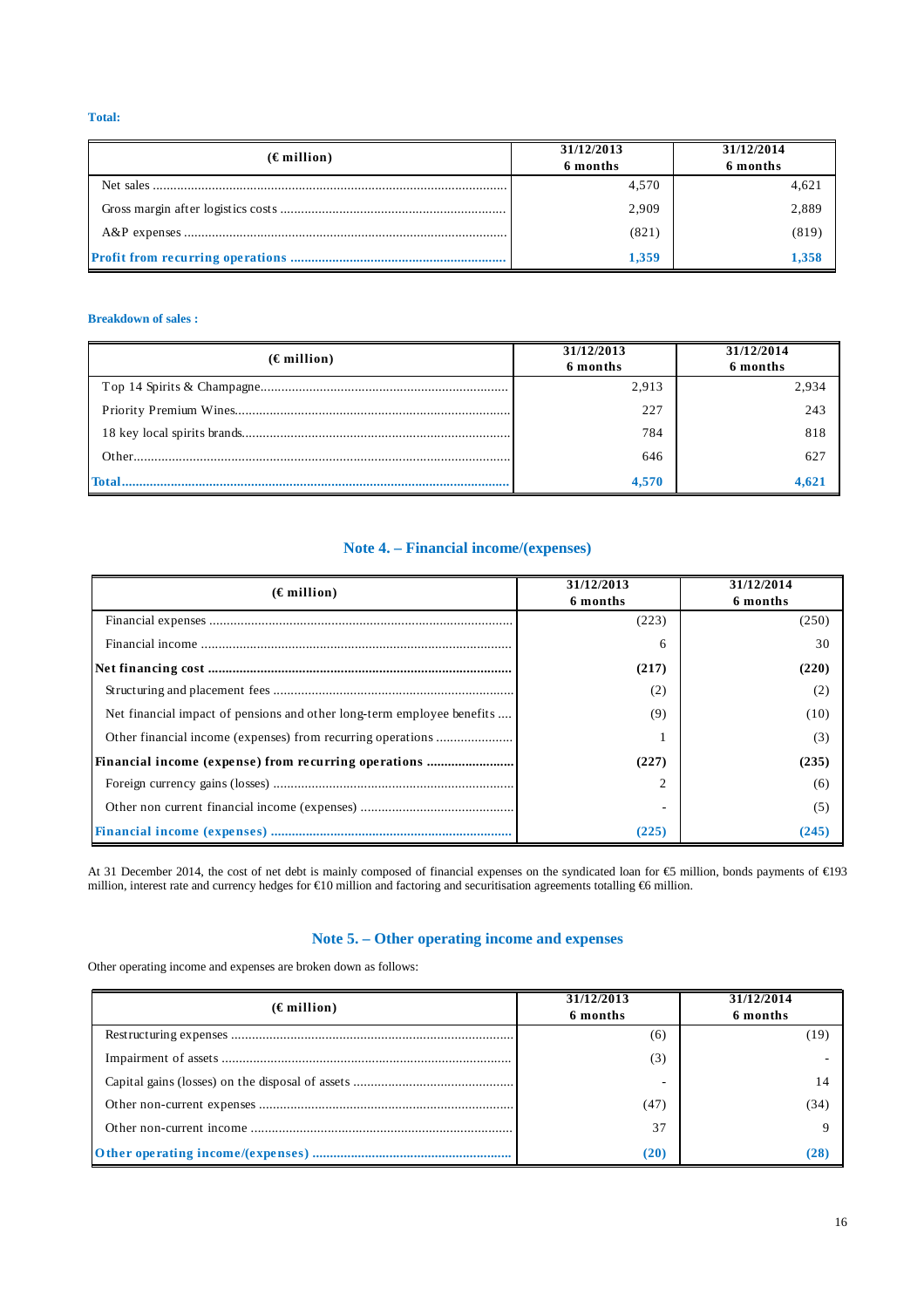## **Note 6. – Income tax**

Analysis of the income tax expense:

| $(\epsilon$ million) | 31/12/2013<br>6 months | 31/12/2014<br>6 months |
|----------------------|------------------------|------------------------|
| Current tax .        | (230)                  | (238)                  |
|                      | (45)                   | (52                    |
| Total                | (275)                  | 290                    |

Analysis of effective tax rate - Net profit from continuing operations before tax:

| $(\epsilon$ million)                                           | 31/12/2013<br>6 months | 31/12/2014<br>6 months |
|----------------------------------------------------------------|------------------------|------------------------|
|                                                                | 1,339                  | 1,330                  |
|                                                                | (225)                  | (245)                  |
|                                                                | 1,114                  | 1,085                  |
| Expected income tax expense at French Statutory tax rate (38%) | (423)                  | (412)                  |
|                                                                | 167                    | 154                    |
|                                                                | 6                      | 11                     |
|                                                                | 37                     | (3)                    |
|                                                                | (1)                    |                        |
|                                                                |                        |                        |
|                                                                | (22)                   | (14)                   |
|                                                                | (41)                   | (34)                   |
|                                                                | (275)                  | (290)                  |
|                                                                | 25%                    | 27%                    |

Deferred taxes are broken down as follows by nature:

| $(\epsilon$ million)                                                                               | 30/06/2014 | 31/12/2014 |
|----------------------------------------------------------------------------------------------------|------------|------------|
|                                                                                                    | 83         | 86         |
|                                                                                                    | 22         | 22         |
|                                                                                                    | 138        | 141        |
|                                                                                                    | 931        | 1,038      |
| Provisions (other than provisions for pensions and other long-term<br>employee benefits) and other | 751        | 805        |
|                                                                                                    | 1.926      | 2.091      |
|                                                                                                    |            |            |
|                                                                                                    | 55         | 57         |
|                                                                                                    | 2,492      | 2,619      |
|                                                                                                    | 495        | 560        |
|                                                                                                    | 3,041      | 3,235      |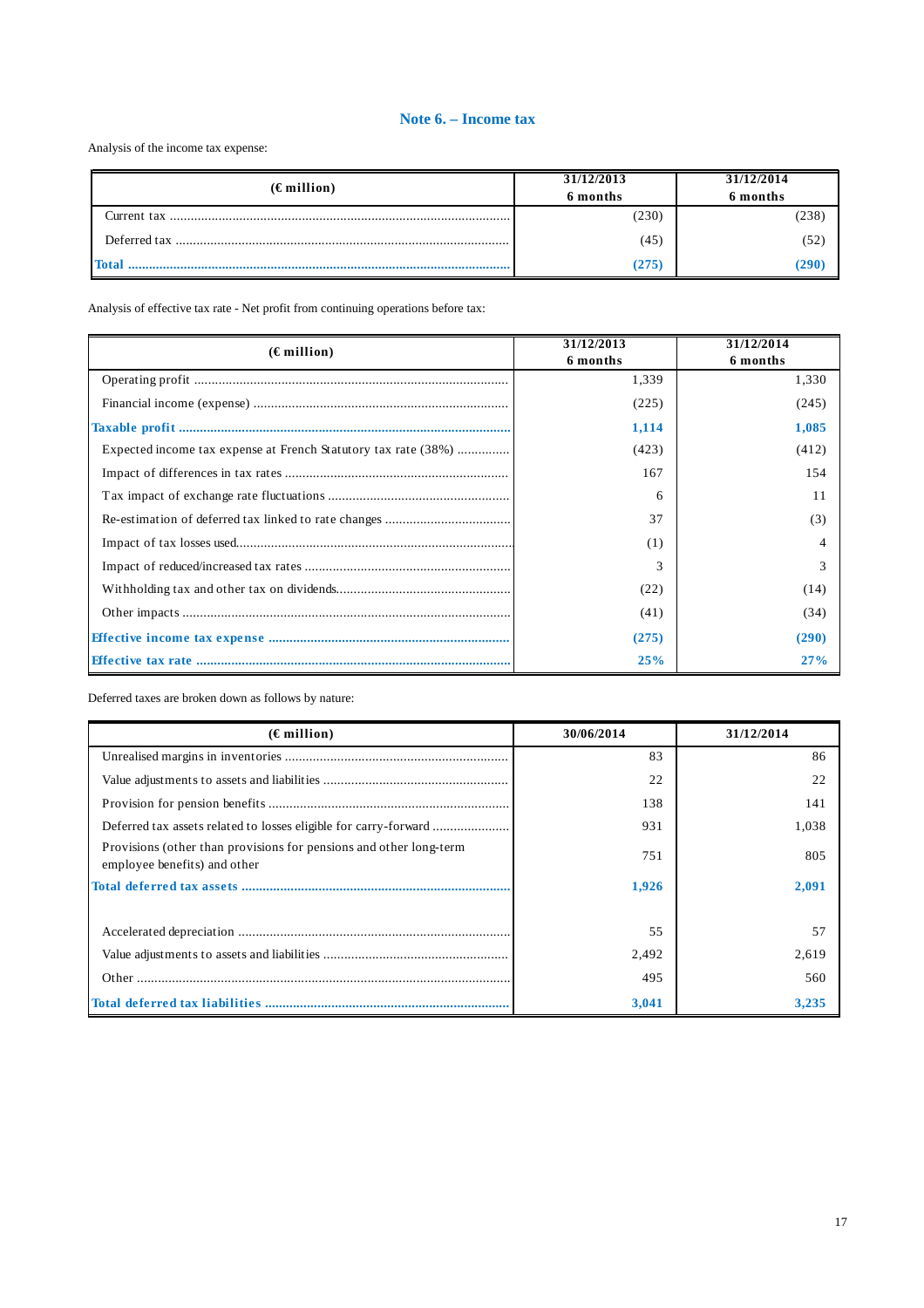Detail of tax on items recognised directly in shareholders' equity:

|                                          |            | 31/12/2013               |           | 31/12/2014 |                          |           |  |
|------------------------------------------|------------|--------------------------|-----------|------------|--------------------------|-----------|--|
| $(\epsilon$ million)                     | Amount     | Tax                      | Amount    | Amount     | Tax                      | Amount    |  |
|                                          | before tax | impact                   | after tax | before tax | impact                   | after tax |  |
|                                          | 23         | (5)                      | 18        | 133        | (27)                     | 106       |  |
|                                          | 120        | $\overline{\phantom{a}}$ | 120       | (53)       |                          | (53)      |  |
|                                          | 37         | (9)                      | 28        | (38)       | 9                        | (29)      |  |
|                                          |            | $\overline{\phantom{a}}$ | -         |            | $\overline{\phantom{a}}$ |           |  |
|                                          | (323)      | ۰                        | (323)     | 560        |                          | 560       |  |
| <b>Components of other comprehensive</b> | (143)      | (14)                     | (157)     | 603        | (18)                     | 585       |  |

## **Note 7. – Earnings per share**

Earnings per share and net earnings per share from continuing operations:

|                                                           | 31/12/2013<br>6 months | 31/12/2014<br>6 months |
|-----------------------------------------------------------|------------------------|------------------------|
| Numerator ( $\epsilon$ million)                           |                        |                        |
|                                                           | 828                    | 788                    |
|                                                           | 828                    | 788                    |
| Denominator (in number of shares)                         |                        |                        |
|                                                           | 263, 265, 464          | 263,928,233            |
|                                                           | 1,098,806              | 973,185                |
| Dilutive effect of stock options and subscription options | 1,402,012              | 1,141,562              |
|                                                           | 265,766,282            | 266,042,980            |
| Earnings per share $(\epsilon)$ – Group share             |                        |                        |
|                                                           | 3.15                   | 2.99                   |
|                                                           | 3.12                   | 2.96                   |
|                                                           |                        |                        |
|                                                           | 3.15                   | 2.99                   |
|                                                           | 3.12                   | 2.96                   |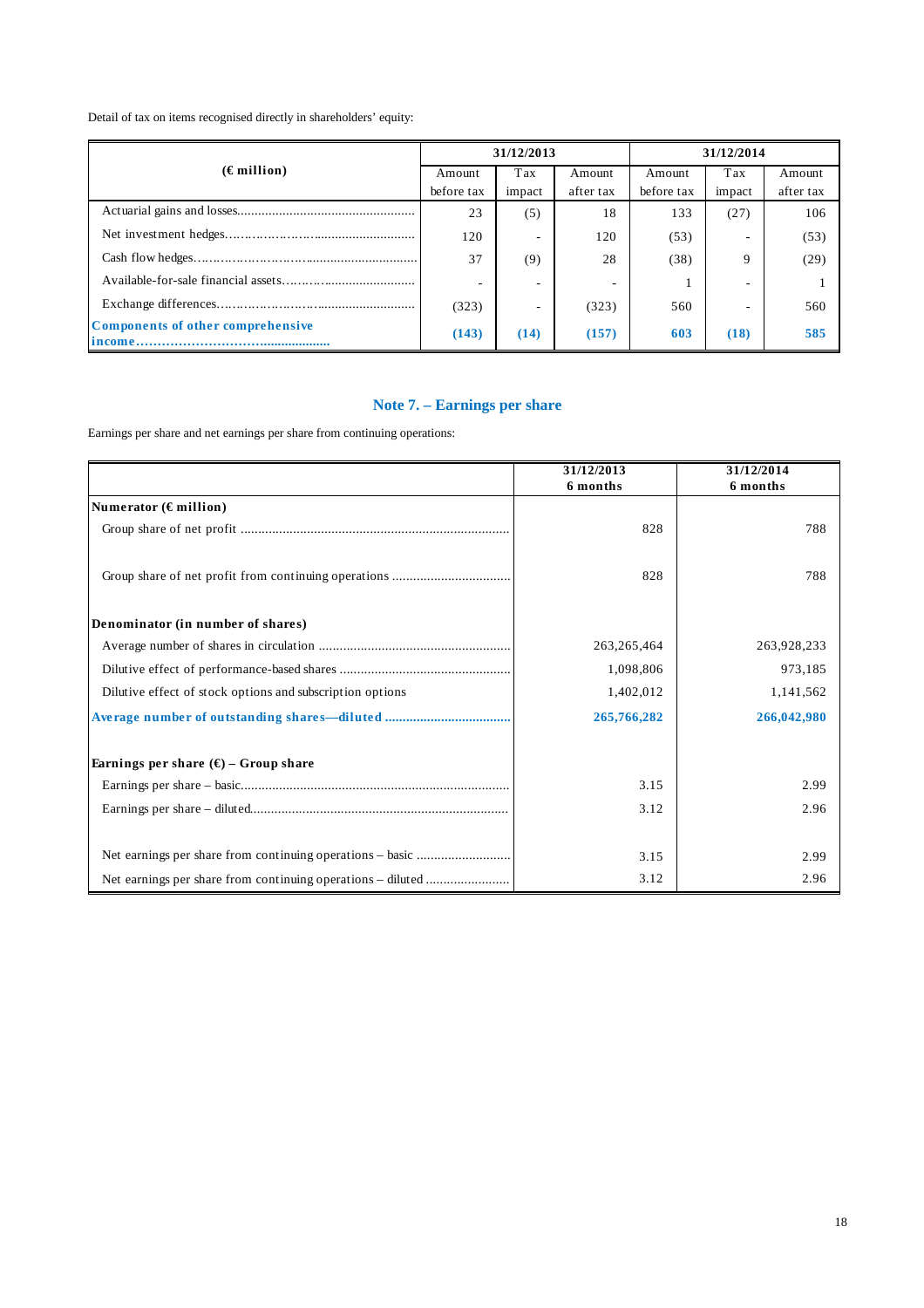## **Note 8. – Intangible assets and goodwill**

| $(\epsilon$ million) | 30/06/2014 | 31/12/2014 |
|----------------------|------------|------------|
|                      | 5.047      | 5,379      |
|                      | 11,865     | 12,623     |
|                      | 298        | 320        |
|                      | 17,210     | 18,322     |
|                      |            |            |
|                      | (140)      | (139)      |
|                      | (431)      | (454)      |
|                      | (189)      | (207)      |
|                      | (761)      | (800)      |
|                      | 16,449     | 17,522     |

Goodwill. - This item primarily includes goodwill originating from the acquisitions of Allied Domecq in July 2005 and of Vin&Sprit in July 2008.

Brands. — The main brands recognised in the balance sheet are: Absolut, Ballantine's, Beefeater, Chivas Regal, Kahlúa, Malibu, Martell and Brancott Estate, most of which were recognised upon the acquisition of Seagram, Allied Domecq and V&S.

The variation of the brands and the goodwill is essentially due to the foreign exchange evolutions.

## **Note 9. – Inventories**

The breakdown of the carrying amount of inventories at the balance sheet date is as follows:

| $(\epsilon$ million) | 30/06/2014 | 31/12/2014 |
|----------------------|------------|------------|
|                      | 132        | 131        |
|                      | 4.039      | 4,208      |
|                      | 471        | 471        |
|                      | 272        | 213        |
|                      | 4,915      | 5,022      |
|                      |            |            |
|                      | (12)       | (13)       |
|                      | (12)       | (13)       |
|                      | (21)       | (26)       |
|                      | (9)        | (9)        |
|                      | (54)       | (61)       |
|                      | 4.861      | 4.962      |

At 31 December 2014, 79% of work-in-progress relate to maturing inventories intended to be used for whisky and cognac production. Pernod Ricard is not significantly dependent on its suppliers.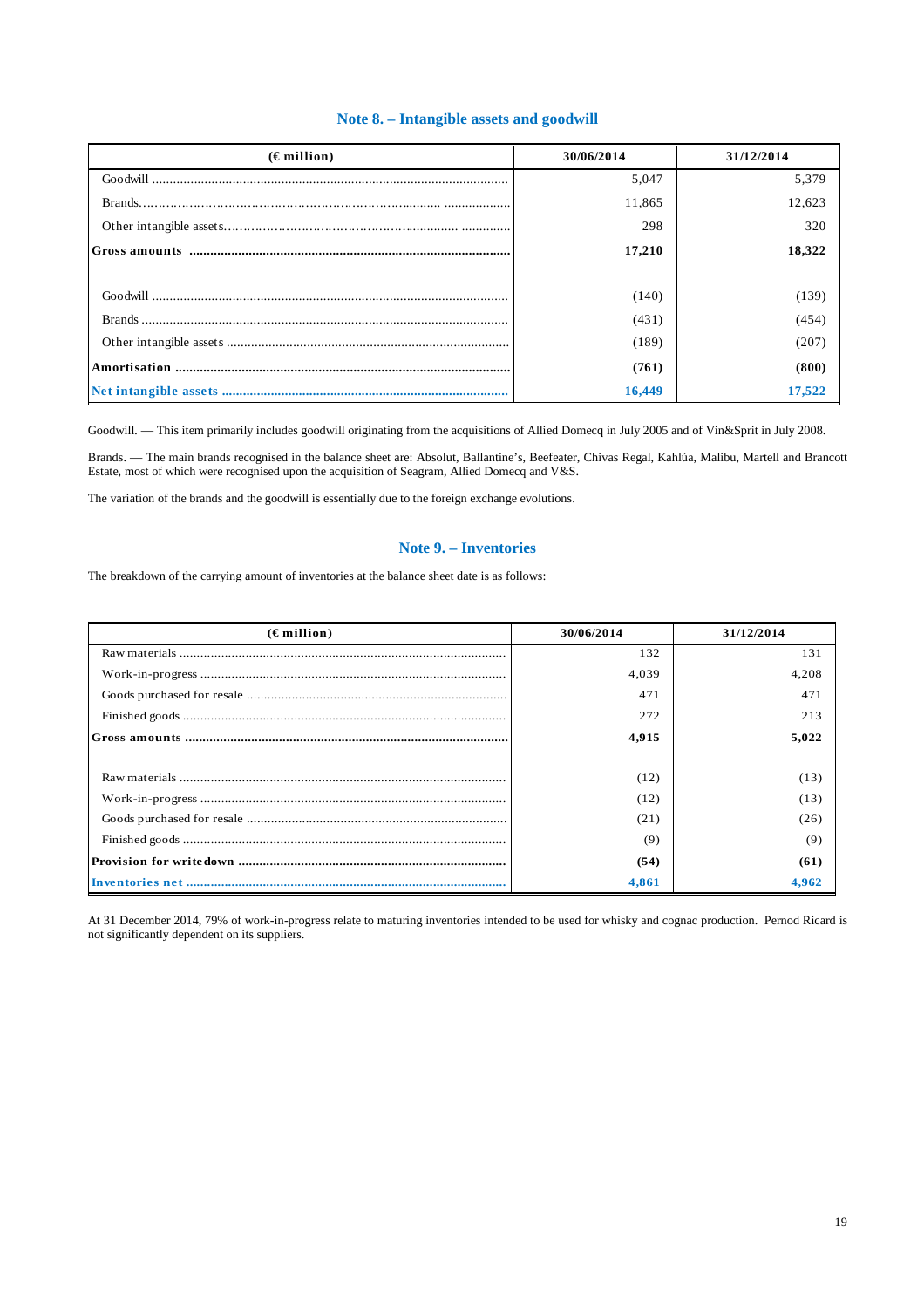## **Note 10. – Transfers of financial assets**

In the first half of the period, the Group continued to implement its programs to sell the receivables of several subsidiaries. Receivables sold under these programs totaled €733 million at 31 December 2014 and €479 million at 30 June 2014. As substantially all risks and rewards associated with the receivables were transferred, they were derecognized.

## **Derecognised assets where there is continuing involvement**

| $(\epsilon$ million)                                     | Carrying amount of countinuing involvement |                     |                       |                                              | Fair value of<br>continuing involvement | <b>Exposition</b><br>maximale |
|----------------------------------------------------------|--------------------------------------------|---------------------|-----------------------|----------------------------------------------|-----------------------------------------|-------------------------------|
| Continuing involvement                                   | Amortised<br>cost                          | Held to<br>maturity | Available<br>for sale | Financial<br>liabilities<br>at fair<br>value |                                         |                               |
| <b>Guarantee deposit – factoring</b><br>and securisation | 38                                         |                     |                       |                                              | 38                                      | 38                            |

## **Note 11. – Other current assets**

Other current assets are broken down as follows:

| $(\epsilon$ million) | 30/06/2014 | 31/12/2014 |
|----------------------|------------|------------|
|                      |            |            |
|                      | 98         |            |
|                      | 58         |            |
|                      | 21         |            |
|                      | 194        |            |

## **Note 12. – Provisions**

## **1. Breakdown of provisions.**

The breakdown of provision amounts in the balance sheet is as follows:

| $(\epsilon$ million)                                          | 30/06/2014 | 31/12/2014 | <b>Notes</b> |
|---------------------------------------------------------------|------------|------------|--------------|
| Non-current provisions                                        |            |            |              |
| Provisions for pensions and other long-term employee benefits | 569        | 590        | 12.3         |
|                                                               | 564        | 589        | 12.2         |
| Current provisions                                            |            |            |              |
|                                                               | 101        | 75         | 12.2.        |
|                                                               | 150        | 127        | 12.2         |
| Total                                                         | 1,384      | 1.381      |              |

## **2. Changes in provisions (excluding provisions for pensions and other long-term employee benefits)**

|                              |            | Movements in the period |             |                            |                                      |       |            |  |  |  |
|------------------------------|------------|-------------------------|-------------|----------------------------|--------------------------------------|-------|------------|--|--|--|
| (En millions d'euros)        | 30/06/2014 | <b>Allowances</b>       | <b>Used</b> | Unused<br><b>reversals</b> | Translation<br>adjustments movements | Other | 31/12/2014 |  |  |  |
| Provisions for restructuring | 101        | 10                      | (35)        | (3)                        | ◠                                    |       | 75         |  |  |  |
| Other current provisions     | 150        | 15                      | (7)         | (5)                        | (0)                                  | (25)  | 127        |  |  |  |
| Other non-current provisions | 564        | 16                      | (26)        | (7)                        | 12                                   | 29    | 589        |  |  |  |
| Provisione                   | 815        | 42                      | (68)        | (15)                       | 14                                   |       | 791        |  |  |  |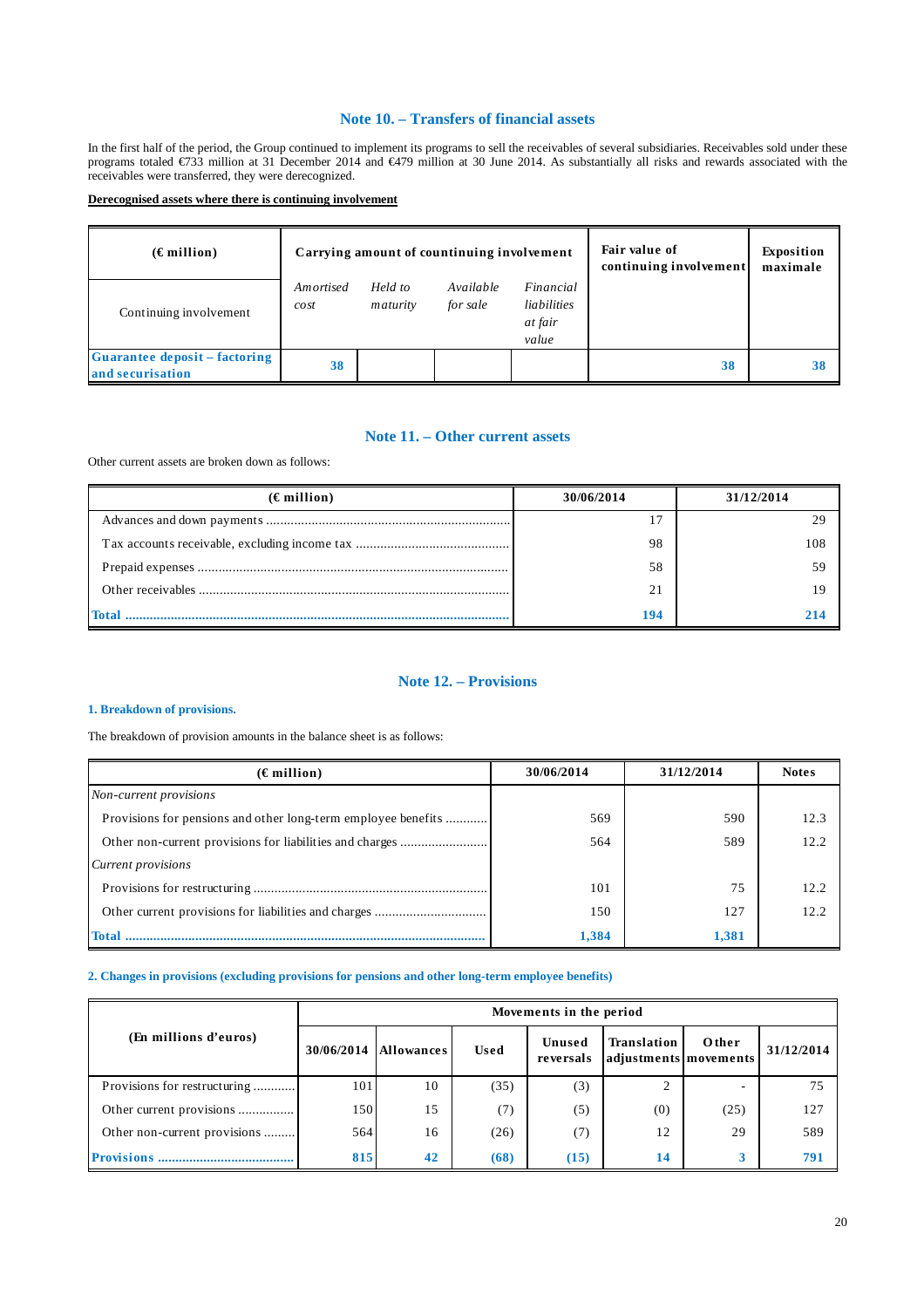## **3. Provisions for pensions and other long-term employee benefits**

The Group grants pension and retirement benefits and other post-employment benefits (sickness insurance or life insurance), in the form of defined contribution or defined benefit plans.

The table below presents a roll-forward of the provision between 30 June and 31 December during half-year 2013/14 and half-year 2014/15:

| $(\epsilon$ million) | 2013 | 2014  |
|----------------------|------|-------|
|                      | 294  | 306   |
|                      | 31   | 31    |
|                      | (71) | (65)  |
|                      |      | (0)   |
|                      | (19) | 10    |
|                      | (23) | (133) |
|                      | 211  | 149   |
|                      | 355  | 441   |
|                      | 566  | 590   |

The net expense recognised in income in respect of pensions and other long-term employee benefits is broken down as follows:

| $(\epsilon$ million)                      | 31/12/2013 | 31/12/2014 |
|-------------------------------------------|------------|------------|
|                                           | 23         |            |
|                                           |            |            |
|                                           |            |            |
|                                           |            |            |
|                                           |            |            |
| Net expense (income) recognised in income | 31         |            |

## **Note 13. – Financial liabilities**

Net debt, as defined and used by the Group, corresponds to total gross debt (translated at closing rate), including fair value and net investment hedge derivatives, less cash and cash equivalents.

## **1. Breakdown of net financial debt by nature and maturity**

| $(\epsilon$ million) |                          | 30/06/2014      |              |         | 31/12/2014      |              |  |
|----------------------|--------------------------|-----------------|--------------|---------|-----------------|--------------|--|
|                      |                          | Non-<br>current | <b>Total</b> | Current | Non-<br>current | <b>Total</b> |  |
|                      | 929                      | 6,844           | 7,773        | 1,199   | 7,813           | 9,012        |  |
|                      | ٠                        | 346             | 346          |         |                 |              |  |
|                      | 191                      |                 | 191          | 76      |                 | 76           |  |
|                      | 99                       | 483             | 582          | 104     | 490             | 594          |  |
|                      | 290                      | 830             | 1,119        | 180     | 490             | 670          |  |
|                      | 1,219                    | 7,673           | 8,893        | 1,379   | 8,303           | 9,682        |  |
|                      | $\overline{\phantom{a}}$ | (56)            | (56)         |         | (72)            | (72)         |  |
|                      | $\equiv$                 |                 |              |         |                 |              |  |
|                      | ۰                        | (54)            | (54)         | ۰       | (72)            | (72)         |  |
|                      | (1)                      | (7)             | (8)          |         |                 |              |  |
|                      |                          |                 |              | 5       |                 |              |  |
|                      | (1)                      | (7)             | (8)          | 5       |                 | 5            |  |
|                      | 1,218                    | 7,612           | 8,830        | 1,385   | 8,231           | 9,615        |  |
|                      | (477)                    |                 | (477)        | (581)   |                 | (581)        |  |
|                      | 741                      | 7,612           | 8.353        | 803     | 8,231           | 9.034        |  |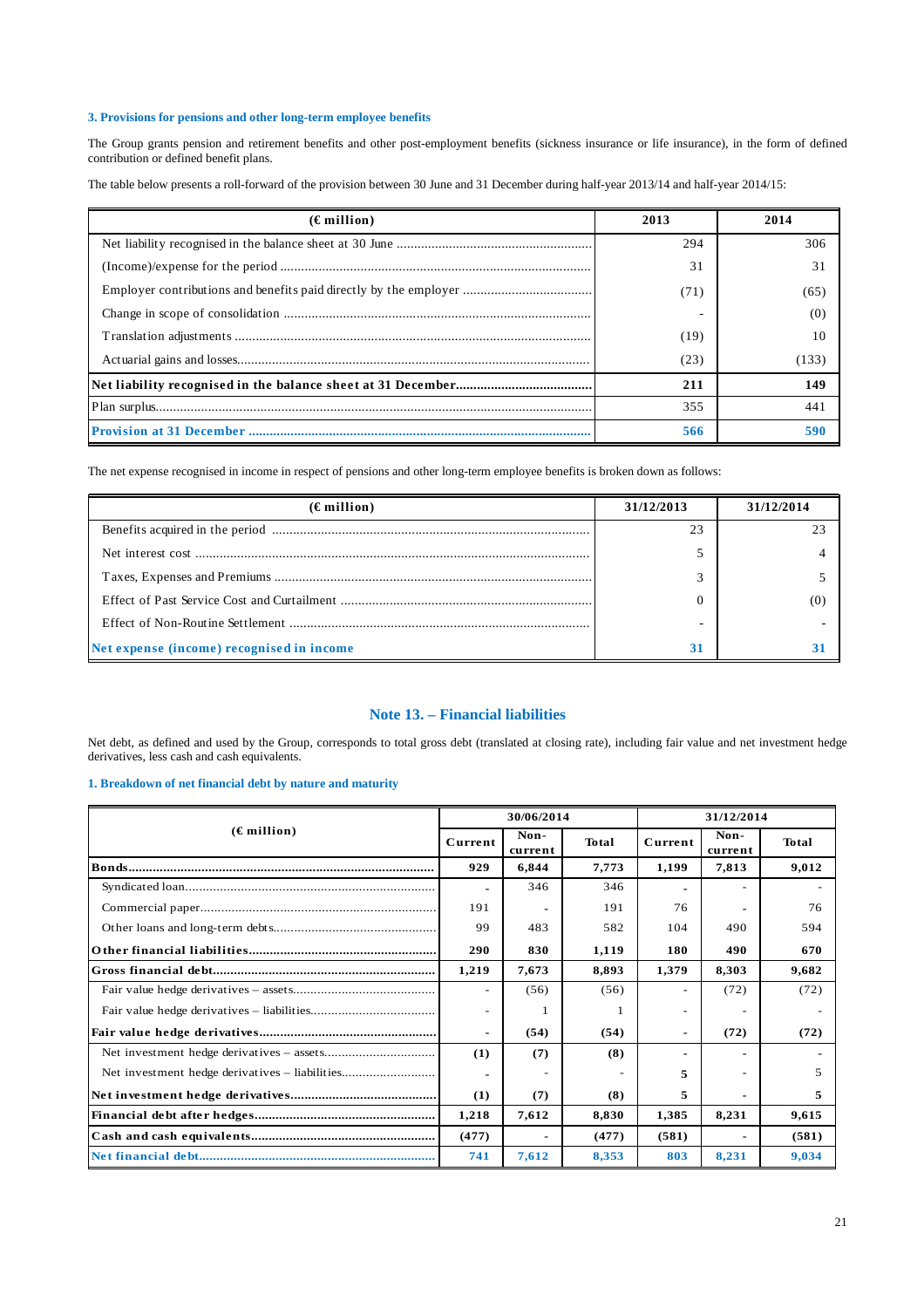## **2. Breakdown of debt by currency before and after foreign exchange hedge instruments at 30 June 2014 and 31 December 2014**

| At 30/06/2014<br>$(\epsilon$ million) | De bt before<br>hedging | Amount<br>hedged | Debt after<br>hedging | Cash  | Net debt<br>after<br>hedging | $%$ de bt<br>after<br>hedging | % net debt<br>after<br>hedging |
|---------------------------------------|-------------------------|------------------|-----------------------|-------|------------------------------|-------------------------------|--------------------------------|
|                                       | 4,778                   | (335)            | 4,442                 | (90)  | 4,353                        | 50%                           | 52%                            |
|                                       | 4,053                   | 1,001            | 5,054                 | (48)  | 5,006                        | 57%                           | 60%                            |
|                                       | 2                       | (256)            | (254)                 | (41)  | (295)                        | $-3%$                         | $-4%$                          |
|                                       | 10                      | (203)            | (193)                 | (58)  | (251)                        | $-2\%$                        | $-3%$                          |
|                                       | 50                      | (269)            | (219)                 | (240) | (460)                        | $-2\%$                        | $-6%$                          |
| Financial debt by currency            | 8,893                   | (63)             | 8,830                 | (477) | 8,353                        | 100%                          | 100%                           |

| At 31/12/2014<br>$(\epsilon$ million) | De bt before<br>hedging | Amount<br>hedged | Debt after<br>hedging | $\bf Cash$ | Net debt<br>after<br>hedging | $%$ de bt<br>after<br>hedging | $%$ net debt<br>after<br>hedging |
|---------------------------------------|-------------------------|------------------|-----------------------|------------|------------------------------|-------------------------------|----------------------------------|
|                                       | 5,195                   | (714)            | 4,481                 | (173)      | 4,308                        | 47%                           | 48%                              |
|                                       | 4,415                   | 1,067            | 5,482                 | (51)       | 5,431                        | 57%                           | 60%                              |
|                                       |                         | (364)            | (363)                 | (10)       | (373)                        | $-4%$                         | $-4%$                            |
|                                       | $\mathbf Q$             | (150)            | (140)                 | (8)        | (148)                        | $-1\%$                        | $-2%$                            |
|                                       | 60                      | 95               | 156                   | (340)      | (184)                        | 2%                            | $-2%$                            |
| Financial debt by currency            | 9,682                   | (67)             | 9,615                 | (581)      | 9,034                        | 100%                          | 100%                             |

## **3. Breakdown of debt by currency and type of rate hedging at 30 June 2014 and 31 December 2014**

| Au 30/06/2014<br>$(\epsilon$ million) | Debt after<br>hedging by<br>currency | <b>Fixed-rate</b><br>debt* | 'Capped'<br>floating<br>rate debt | Non-hedged<br>floating rate<br>de bt | $%$ (fixed +<br>capped floating<br>rate debt)/ debt<br>after hedging | Cash  | $%$ (fixed +<br>capped floating<br>rate debt)/net<br>debt |
|---------------------------------------|--------------------------------------|----------------------------|-----------------------------------|--------------------------------------|----------------------------------------------------------------------|-------|-----------------------------------------------------------|
| EUR                                   | 4,442                                | 3,233                      | $\overline{\phantom{a}}$          | 1,209                                | 73%                                                                  | (90)  | 74%                                                       |
| USD                                   | 5,054                                | 4,263                      | $\overline{\phantom{a}}$          | 791                                  | 84%                                                                  | (48)  | 85%                                                       |
| GBP                                   | (254)                                |                            | $\overline{\phantom{0}}$          | (254)                                | N/S                                                                  | (41)  | <b>NS</b>                                                 |
| SEK                                   | (193)                                | ۰.                         | $\overline{\phantom{0}}$          | (193)                                | N/S                                                                  | (58)  | NS.                                                       |
| Other currencies                      | (219)                                |                            | $\overline{\phantom{a}}$          | (219)                                | N/S                                                                  | (240) | NS.                                                       |
| <b>Total</b>                          | 8,830                                | 7,497                      |                                   | 1,333                                | 85%                                                                  | (477) | 90%                                                       |

| At 31/12/2014<br>$(\epsilon$ million) | Debt after<br>hedging by<br>currency | <b>Fixed-rate</b><br>de bt* | 'Capped'<br>floating<br>rate debt | Non-hedged<br>floating rate<br>de bt | $%$ (fixed +<br>capped floating<br>rate debt)/ debt<br>after hedging | Cash  | $%$ (fixed +<br>capped floating<br>rate debt)/net<br>debt |
|---------------------------------------|--------------------------------------|-----------------------------|-----------------------------------|--------------------------------------|----------------------------------------------------------------------|-------|-----------------------------------------------------------|
|                                       | 4,481                                | 3,881                       | $\overline{\phantom{a}}$          | 599                                  | 87%                                                                  | (173) | 90%                                                       |
| USD                                   | 5,482                                | 4,803                       | $\overline{\phantom{a}}$          | 679                                  | 88%                                                                  | (51)  | 88%                                                       |
| GBP                                   | (363)                                |                             | $\overline{\phantom{m}}$          | (363)                                | N/S                                                                  | (10)  | <b>NS</b>                                                 |
| SEK                                   | (140)                                | $\overline{\phantom{a}}$    | $\overline{\phantom{0}}$          | (140)                                | N/S                                                                  | (8)   | <b>NS</b>                                                 |
| Other currencies                      | 156                                  | $\overline{\phantom{a}}$    | $\overline{\phantom{a}}$          | 156                                  | N/S                                                                  | (340) | <b>NS</b>                                                 |
| <b>Total</b>                          | 9,615                                | 8,684                       | $\sim$                            | 931                                  | 90%                                                                  | (581) | 96%                                                       |

\*Hedge accounting and other derivatives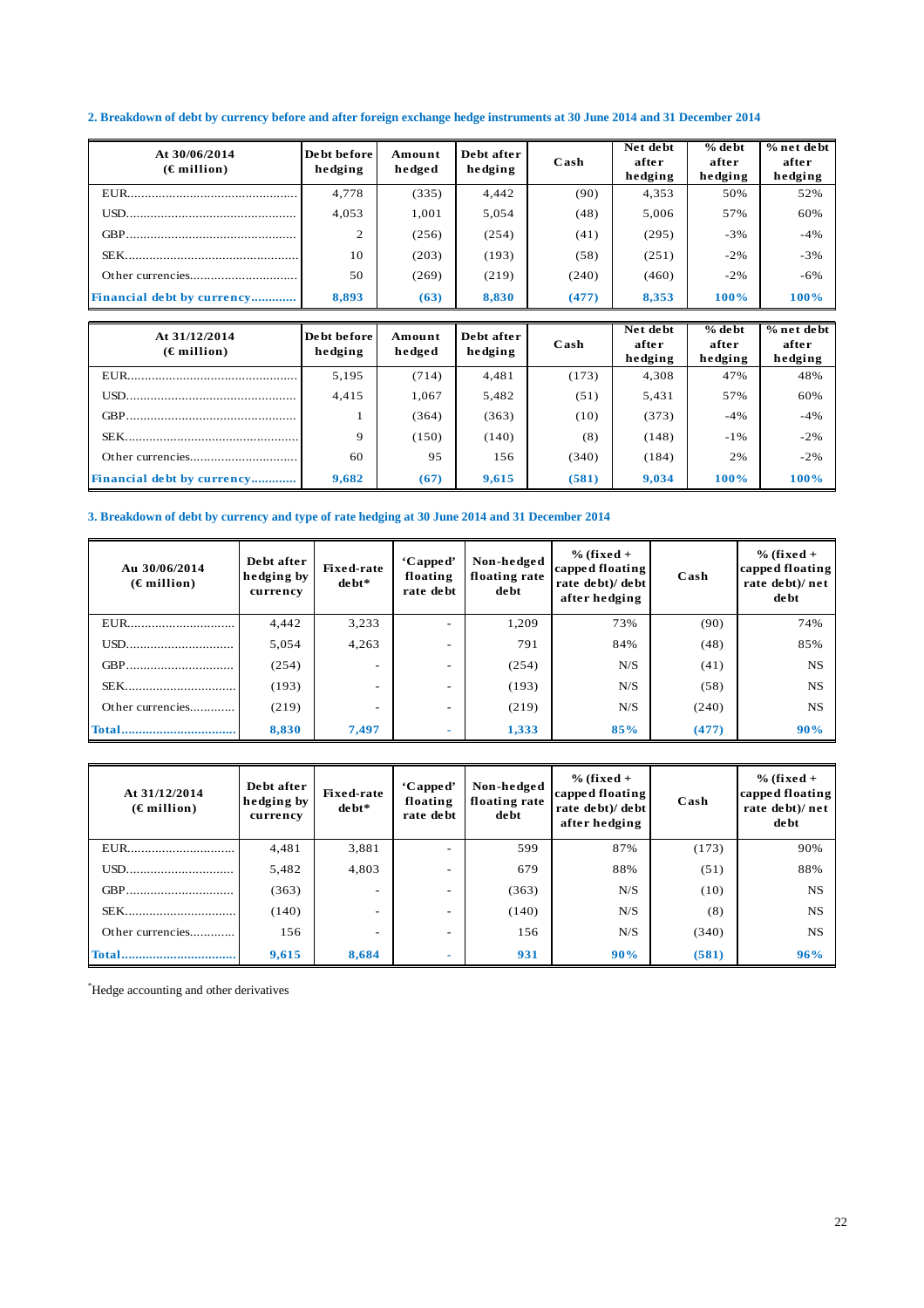## **4. Breakdown of fixed-rate/floating rate debt before and after interest rate hedge instruments at 30 June 2014 and 31 December 2014**

| $(\epsilon$ million)                   |                          | 30/06/2014 |                          |      | 31/12/2014          |                          |                    |      |
|----------------------------------------|--------------------------|------------|--------------------------|------|---------------------|--------------------------|--------------------|------|
|                                        | Debt before hedging      |            | Debt after hedging       |      | Debt before hedging |                          | Debt after hedging |      |
|                                        | 7,456                    | 84%        | 7.497                    | 85%  | 8,563               | 89%                      | 8.684              | 90%  |
| 'Capped' floating-rate debt            | $\overline{\phantom{a}}$ | ۰          | $\overline{\phantom{a}}$ |      |                     | $\overline{\phantom{a}}$ |                    |      |
| <b>Financial debt after hedging by</b> | 1,374                    | 16%        | 1,333                    | 15%  | 1,052               | 11%                      | 931                | 10%  |
| nature of hedges                       | 8,830                    | 100%       | 8.830                    | 100% | 9.615               | 100%                     | 9.615              | 100% |

At 31 December 2014, before taking account of any hedges, 89% of the Group's gross debt was fixed-rate and 11% floating-rate. After hedging, the floating-rate part was 10%.

## **5. Schedule of financial liabilities at 30 June 2014 and 31 December 2014**

The following table shows the maturity of future financial liability-related cash flows (nominal and interest). Variable interest flows have been estimated on the basis of rates at 30 June 2014 and 31 December 2014.

| At 30/06/2014<br>$(\epsilon$ million) | <b>Balance</b><br>sheet<br>value | Contractual<br>flows | < 6<br>months | 6 to 12<br>months | $1$ to $2$<br>vears | $2$ to $3$<br>vears | 3 to 4<br>vears | $4$ to 5<br>vears | > 5<br>years |
|---------------------------------------|----------------------------------|----------------------|---------------|-------------------|---------------------|---------------------|-----------------|-------------------|--------------|
| Interest                              |                                  | (2,375)              | (88)          | (274)             | (301)               | (250)               | (171)           | (168)             | (1,122)      |
|                                       |                                  | (8,790)              | (220)         | (869)             | (1,380)             | (1.663)             | (368)           | (357)             | (3,934)      |
| Gross financial debt:                 | (8,893)                          | (11, 164)            | (308)         | (1,143)           | (1,681)             | (1,913)             | (539)           | (525)             | (5,056)      |
| Cross currency swaps:                 |                                  |                      |               |                   |                     |                     |                 |                   |              |
|                                       |                                  |                      |               |                   |                     | ۰                   |                 |                   |              |
|                                       |                                  |                      |               |                   | ٠                   | ۰                   |                 |                   |              |
| Derivative instruments - liabilities  | (114)                            | (155)                | (32)          | (26)              | (32)                | (18)                | (17)            | (17)              | (12)         |
| Derivative instruments - liabilities: | (114)                            | (155)                | (32)          | (26)              | (32)                | (18)                | (17)            | (17)              | (12)         |
| Total financial liabilities           | (9,007)                          | (11,319)             | (340)         | (1,169)           | (1,713)             | (1,931)             | (556)           | (542)             | (5,068)      |

| At 31/12/2014<br>$(\epsilon$ million) | <b>Balance</b><br>sheet<br>value | Contractual<br>flows | < 6<br>months | 6 to 12<br>months | $1$ to $2$<br>vears | $2$ to $3$<br>vears | $3$ to 4<br>years | 4 to 5<br>years | > 5<br>years |
|---------------------------------------|----------------------------------|----------------------|---------------|-------------------|---------------------|---------------------|-------------------|-----------------|--------------|
|                                       |                                  | (9,400)              | (916)         | (195)             | (1,235)             | (2,063)             | (5)               | (5)             | (4,980)      |
|                                       |                                  | (2,641)              | (283)         | (111)             | (331)               | (272)               | (200)             | (200)           | (1,245)      |
| Gross financial debt:                 | (9,682)                          | (12, 041)            | (1,199)       | (306)             | (1,566)             | (2,335)             | (205)             | (205)           | (6,225)      |
| Cross currency swaps:                 |                                  |                      |               |                   |                     |                     |                   |                 |              |
|                                       |                                  | (661)                | (1)           | (1)               | (659)               | ۰                   |                   |                 |              |
|                                       |                                  | 594                  | ۰             |                   | 594                 |                     |                   |                 |              |
| Derivative instruments - liabilities  |                                  | (179)                | (57)          | (32)              | (30)                | (19)                | (19)              | (19)            | (3)          |
| Derivative instruments - liabilities: |                                  | (247)                | (58)          | (33)              | (96)                | (19)                | (19)              | (19)            | (3)          |
|                                       | (9,682)                          | (12, 288)            | (1, 258)      | (340)             | (1,662)             | (2,353)             | (224)             | (224)           | (6, 228)     |

### **6. Syndicated loan**

The €2.5 billion multi-currency revolving credit facility was the subject of an amendment in October 2013 which, among other things, extended its maturity by 18 months and reduced margins. The revolving drawdowns, denominated in euros, US dollars or multi-currency, incur interest at the applicable LIBOR (or, for euro-denominated drawdowns, EURIBOR), plus a predetermined spread and mandatory costs. At 31 December 2014, the undrawn amount of the multi-currency revolving credit facility was  $\epsilon$ 2,500 million.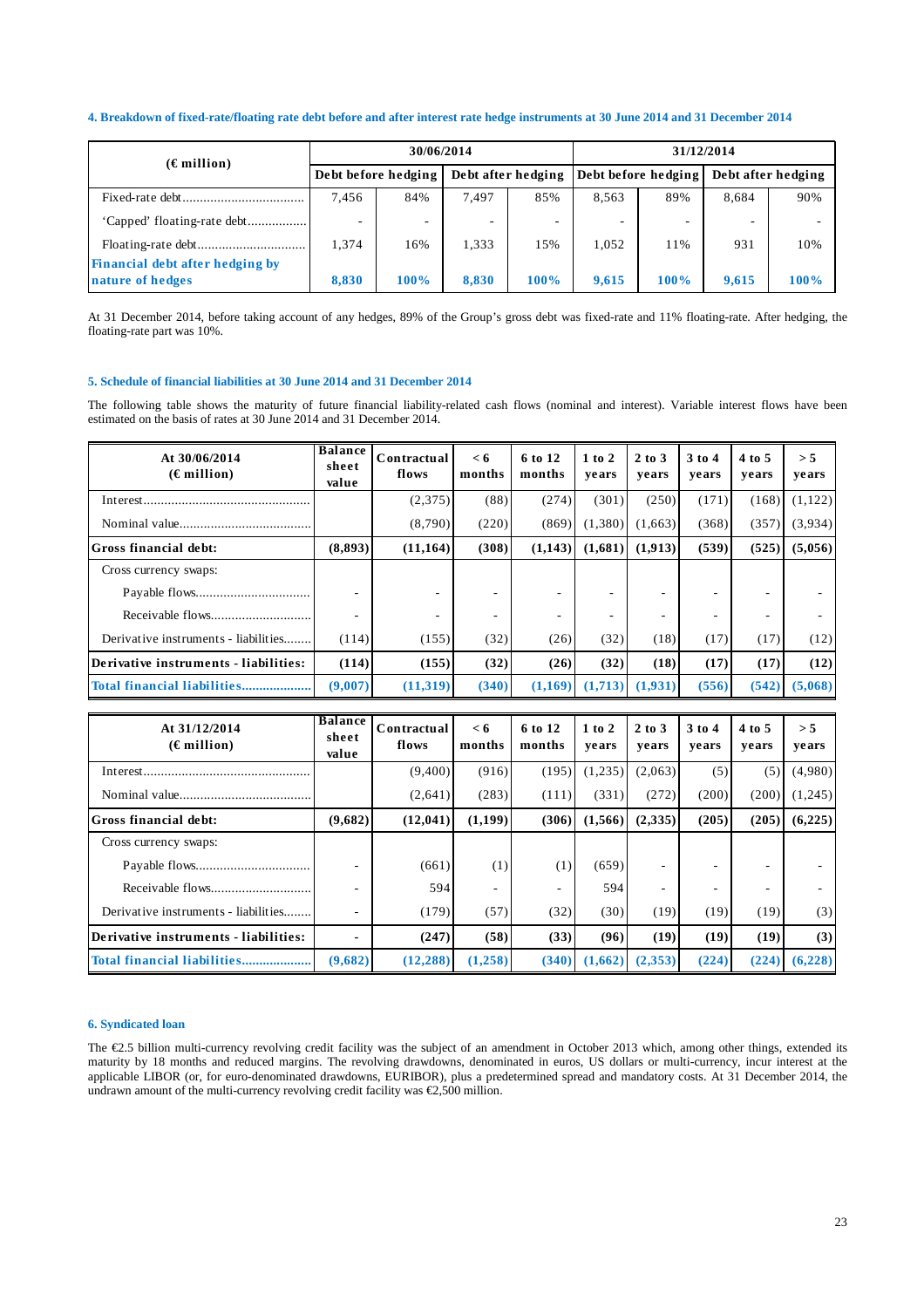## **7. Bonds**

| Nominal amount | Interest rate            | <b>Issue date</b> | <b>Maturity</b> | Carrying amount<br>at 31/12/2014 |
|----------------|--------------------------|-------------------|-----------------|----------------------------------|
|                |                          |                   |                 | $(\epsilon \text{ million})$     |
|                | 2.13%                    | 29/09/2014        | 27/09/2024      | 648                              |
|                | 2.00%                    | 20/03/2014        | 22/06/2020      | 856                              |
|                | 7.00%                    | 15/06/2009        | 15/01/2015      | 854                              |
|                | 4.88%                    | 18/03/2010        | 18/03/2016      | 1,261                            |
|                | $Spread + 3-month LIBOR$ | 21/12/2010        | 21/12/2015      | 165                              |
|                | 5.00%                    | 15/03/2011        | 15/03/2017      | 1,036                            |
|                | 5.75%                    | 07/04/2011        | 07/04/2021      | 843                              |
|                | 4.45%                    | 25/10/2011        | 15/01/2022      | 1,266                            |
|                | 2.95%                    | 12/01/2012        | 15/01/2017      | 708                              |
|                | 4.25%                    | 12/01/2012        | 15/07/2022      | 671                              |
|                | 5.50%                    | 12/01/2012        | 15/01/2042      | 703                              |
|                |                          |                   |                 | 9,012                            |

## **Note 14. – Financial instruments**

## **Fair value of financial instruments**

|                                                         |                      |                | Breakdown by accounting classification        |                          |                                     | 30/06/2014                       |               |
|---------------------------------------------------------|----------------------|----------------|-----------------------------------------------|--------------------------|-------------------------------------|----------------------------------|---------------|
| $(\epsilon$ million)                                    | Measurement<br>level | Fair<br>profit | Fair value<br>value - shareholders'<br>equity | Loans and<br>receivables | Liabilities at<br>amortised<br>cost | <b>Balance</b><br>sheet<br>value | Fair<br>value |
| <b>Assets</b>                                           |                      |                |                                               |                          |                                     |                                  |               |
| Available-for-sale financial assets                     | Level 3              | $\sim$         | 19                                            |                          | $\overline{\phantom{a}}$            | 19                               | 19            |
| Guarantees, deposits, investment-related<br>receivables |                      |                | $\overline{\phantom{a}}$                      | 63                       | $\overline{\phantom{a}}$            | 63                               | 63            |
| Other non-current financial assets                      | Level 2              | 267            |                                               |                          | $\overline{\phantom{a}}$            | 267                              | 267           |
|                                                         |                      |                | $\overline{\phantom{a}}$                      | 1,051                    | $\overline{\phantom{a}}$            | 1,051                            | 1,051         |
|                                                         |                      |                | $\overline{\phantom{m}}$                      | 194                      | $\overline{\phantom{a}}$            | 194                              | 194           |
| Derivative instruments – assets                         | Level 2              | 89             | $\overline{\phantom{a}}$                      |                          | $\overline{\phantom{a}}$            | 89                               | 89            |
|                                                         | Level 1              | 477            | $\overline{\phantom{a}}$                      |                          | $\overline{\phantom{a}}$            | 477                              | 477           |
| Liabilities and shareholders' equity                    |                      |                |                                               |                          |                                     |                                  |               |
|                                                         |                      | $\sim$         | $\overline{\phantom{a}}$                      |                          | 7,773                               | 7,773                            | 8,346         |
|                                                         |                      |                | $\overline{\phantom{a}}$                      |                          | 1,119                               | 1,119                            | 1,119         |
|                                                         |                      |                | ٠                                             |                          | 45                                  | 45                               | 45            |
| Derivative instruments - liabilities                    | Level 2              | 114            |                                               |                          |                                     | 114                              | 114           |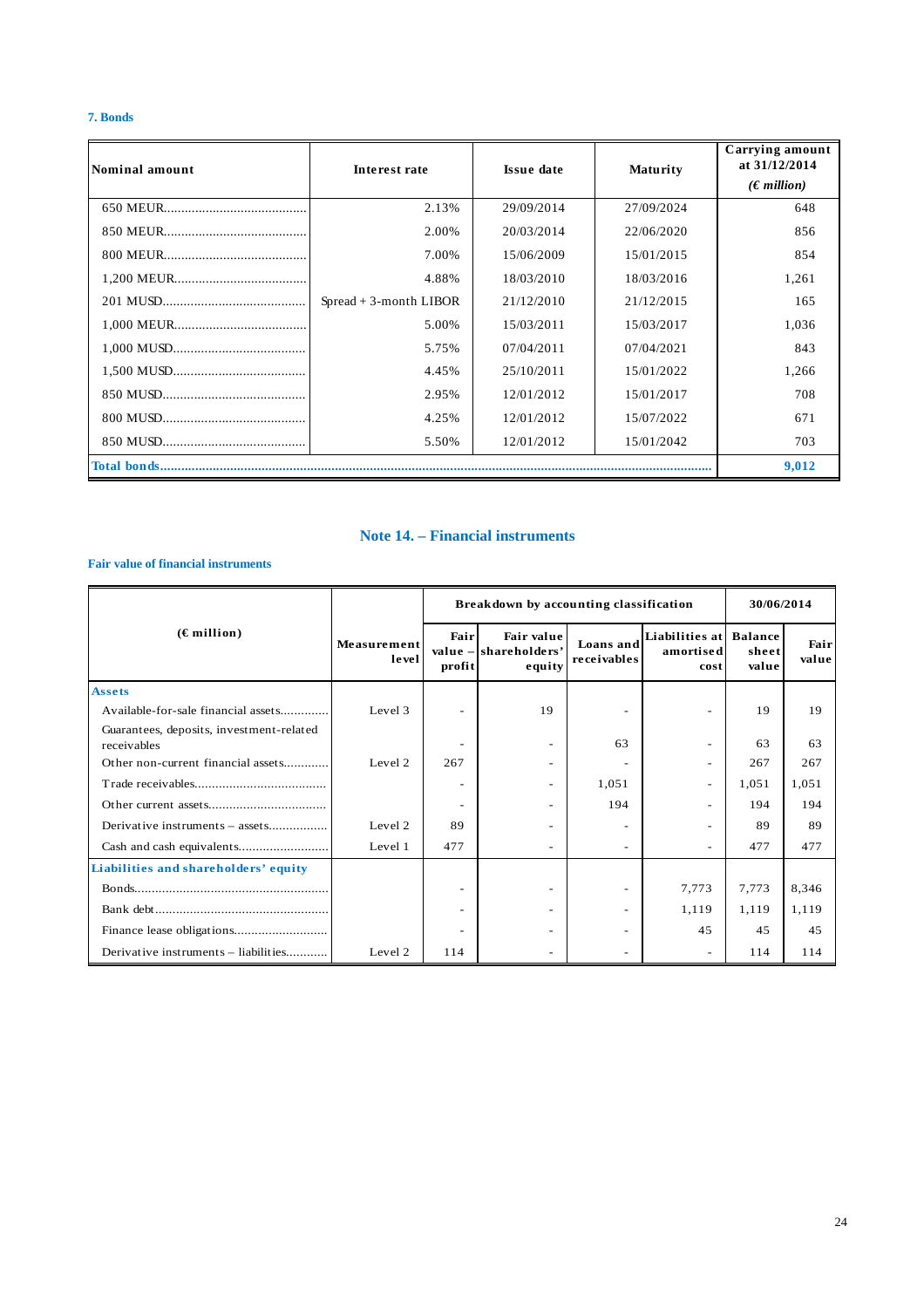|                                                         |                      |                | Breakdown by accounting classification               |                          | 31/12/2014                                  |                |               |
|---------------------------------------------------------|----------------------|----------------|------------------------------------------------------|--------------------------|---------------------------------------------|----------------|---------------|
| $(\epsilon$ million)                                    | Measurement<br>level | Fair<br>profit | <b>Fair value</b><br>value - shareholders'<br>equity | Loans and<br>receivables | Liabilities at Balance<br>amortised<br>cost | sheet<br>value | Fair<br>value |
| <b>Assets</b>                                           |                      |                |                                                      |                          |                                             |                |               |
| Available-for-sale financial assets                     | Level 3              |                | 19                                                   |                          |                                             | 19             | 19            |
| Guarantees, deposits, investment-related<br>receivables |                      |                | $\sim$                                               | 79                       | ٠                                           | 79             | 79            |
| Other non-current financial assets                      | Level 2              | 445            | ۰                                                    |                          | $\overline{\phantom{a}}$                    | 445            | 445           |
|                                                         |                      |                | $\sim$                                               | 1,729                    | ٠                                           | 1,729          | 1,729         |
|                                                         |                      |                | $\sim$                                               | 213                      | ٠                                           | 213            | 213           |
| Derivative instruments – assets                         | Level 2              | 115            | ٠                                                    |                          | $\sim$                                      | 115            | 115           |
|                                                         | Level 1              | 581            | Ξ.                                                   |                          | ٠                                           | 581            | 581           |
| Liabilities and shareholders' equity                    |                      |                |                                                      |                          |                                             |                |               |
|                                                         |                      |                | ۰                                                    |                          | 9,012                                       | 9,012          | 9,678         |
|                                                         |                      |                |                                                      |                          | 670                                         | 670            | 670           |
|                                                         |                      |                |                                                      |                          | 42                                          | 42             | 42            |
| Derivative instruments - liabilities                    | Level 2              | 230            |                                                      |                          |                                             | 230            | 230           |

The methods used are as follows:

- debt: the fair value of the debt is determined for each loan by discounting future cash flows on the basis of market rates at the balance sheet date, adjusted for the Group's credit risk; for floating rate bank debt, fair value is approximately equal to carrying amount;
- bonds: market liquidity enabled the bonds to be valued at their fair value using the quoted prices;
- other long-term financial liabilities: the fair value of other long-term financial liabilities is calculated for each loan by discounting future cash flows using an interest rate taking into account the Group's credit risk at the balance sheet date;
- derivative instruments: the market value of instruments recognised in the financial statements at the balance sheet date was calculated on the basis of available market data, using current valuation models.

The hierarchical levels for fair value disclosures below accord with the definitions in the amended version of IFRS 7 (Financial Instruments: Disclosures):

- Level 1: fair value based on prices quoted in an active market;
- Level 2: fair value measured based on observable market data (other than quoted prices included in Level 1);
- Level 3: fair value determined by valuation techniques based on unobservable market data.

In accordance with IFRS 13, derivatives were measured taking into account the Credit Valuation Adjustment (CVA) and the Debt Valuation Adjustment (DVA). The measurement is based on historical data (rating of counterparty banks and probability of default). At 31 December 2014, the impact was not significant.

## **Note 15. – Other current liabilities**

Other current liabilities are broken down as follows:

| $(\epsilon$ million) | 30/06/2014 | 31/12/2014 |
|----------------------|------------|------------|
|                      | 576        | 687        |
|                      | 302        |            |
|                      |            |            |
|                      | 88'        |            |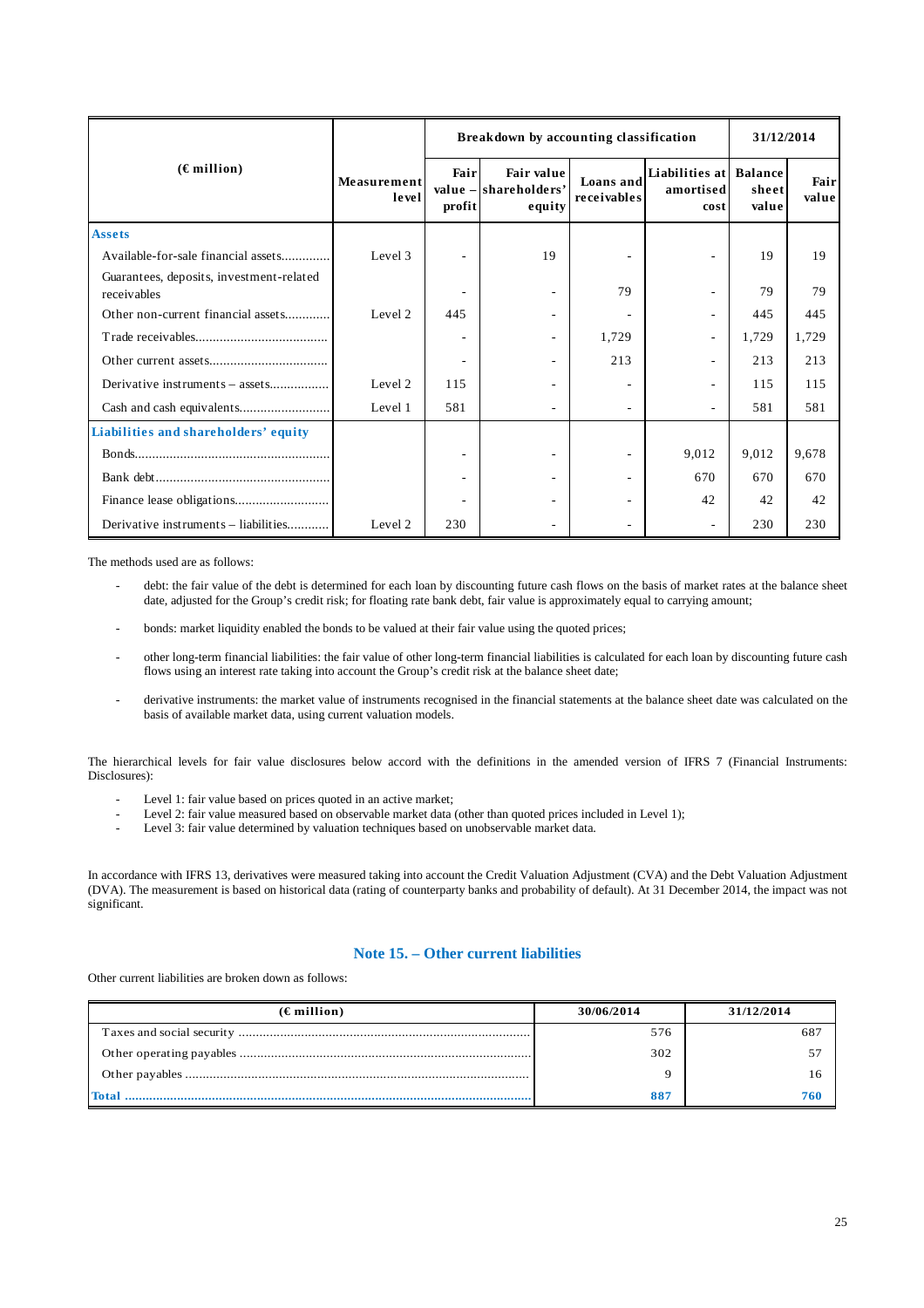## **Note 16. – Notes to the consolidated cash flow statement**

## **1.Working capital requirement**

The working capital requirement has increased by  $\epsilon$ 444 million due to a usually stronger activity at the end of December compared to the end of June. It is explained as follows:

- inventories:  $+$ €26 million;
- trade receivables:  $+ \epsilon$ 670 million:
- trade payables:  $\epsilon$ (177) million;
- others: €(75) million.

### **2. Capital expenditure**

Capital expenditures comprise the rise in capacities of production (distilleries) but also new warehouses and the renewal of equipment (wine storehouses, barrels…) in the production subsidiaries.

#### **3. Disposals of tangibles and intangible assets**

No main disposals carried out during the semester.

#### **4. Increase/decrease in loans**

The Group issued bonds for a total amount of €650 million in order notably to reimburse multi-currency revolving credit facility drawdown.

## **Note 17. – Shareholders' equity**

#### **1. Share capital**

Pernod Ricard's share capital changed as follows between 1 July 2014 and 31 December 2014:

| Number of shares | Amount<br>$(\epsilon$ million) |
|------------------|--------------------------------|
| 265,421,592      | 41                             |
| 265,421,592      |                                |

All Pernod Ricard shares are issued and fully paid. Only one category of Pernod Ricard shares exists. These shares obtain double voting rights if they have been nominally registered for an uninterrupted period of 10 years.

#### **2. Treasury shares**

At 31 December 2014, Pernod Ricard SA and its controlled subsidiaries held 1,428,314 Pernod Ricard shares for a value of €108 million.

These treasury shares are reported, at cost, as a deduction from shareholders' equity.

### **3. Dividends paid and proposed**

Following the resolution agreed upon during the Shareholders' Meeting of 6 November 2014, the total dividend in respect of the financial year ended 30 June 2014 was €1.64 per share. An interim dividend payment of €0.82 per share having been paid on 8 July 2014, the balance amounting to €0.82 per share has been detached on 13 November 2014 and paid on 17 November 2014.

## **Note 18. – Share-based payments**

The Group recognised an expense of  $E11.7$  million within operating profit relating to the stock option and the free shares plans applicable at 31 December 2014 and €0,5 expense in respect of the Stock Appreciation Rights programmes (Stock Appreciation Rights). A liability of  $\epsilon$ 3.7 million was recognised in other current liabilities at 31 December 2014 in respect of the SARs programmes.

The stock option and the free shares plans are equity settled. The SARs programmes are cash settled options.

The number of options and outstanding free shares changed as follows between 30 June 2014 and 31 December 2014:

| Units      |
|------------|
| 6,561,094  |
| (879, 913) |
| (60, 300)  |
| 583,240    |
| 6,204,121  |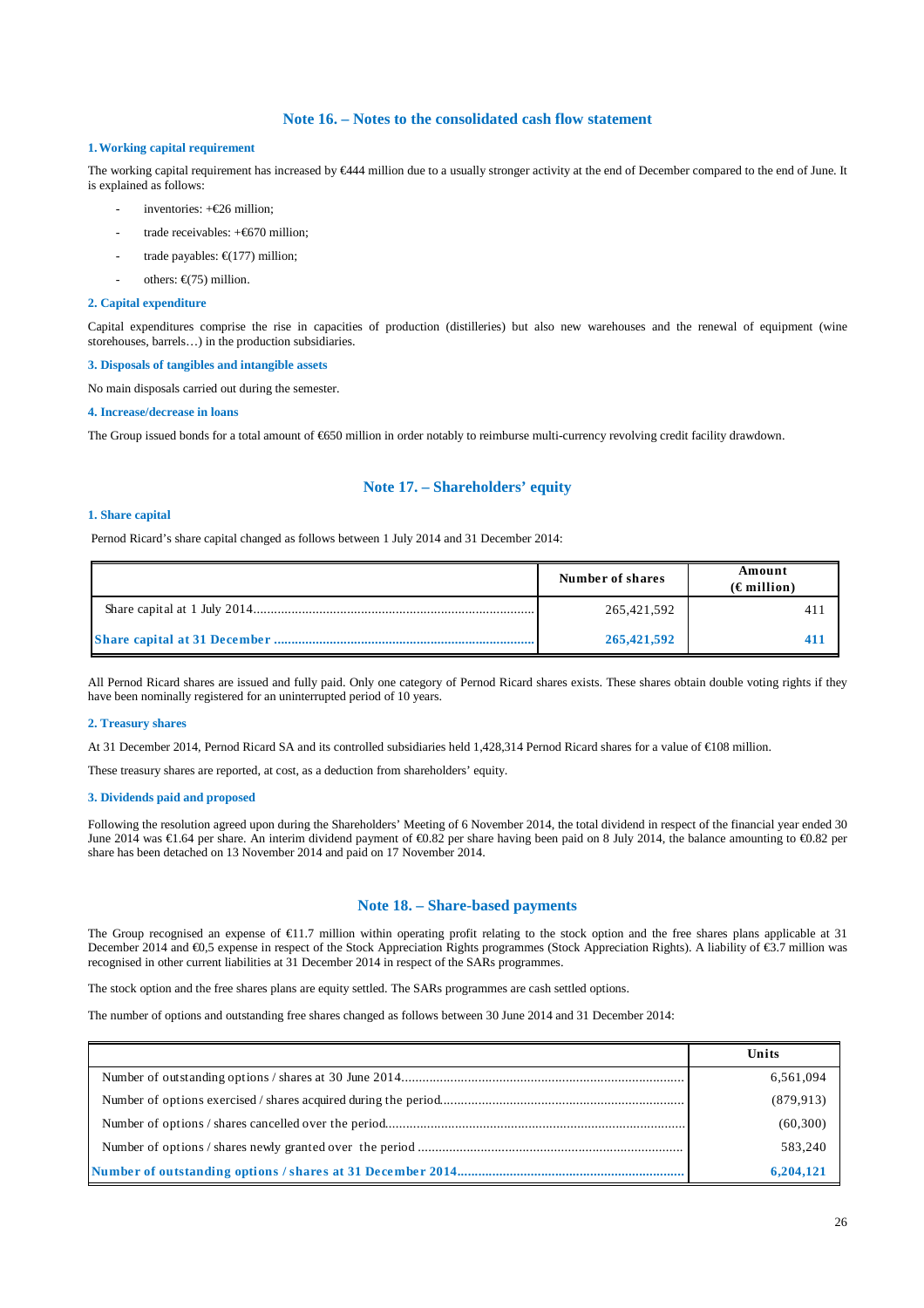## **Note 19. – Off-balance sheet commitments**

The Group's off-balance sheet commitments given and received, which amounted respectively to €1,865 million and €2,466 million as of 30 June 2014, rose by €6 million and €301 million in the first hard of the 2014/15 financial year. This variation is mainly due to no drawdown on the multi-currency revolving credit facility which undrawn amount was €2,500 million on 31 December 2014.

## **Note 20. – Contingent liabilities**

In March 2014, Pernod Ricard India received a tax reassessment proposal for the financial years 2006/07 to 2010/11 of an estimated amount of INR 7,785 million, including interest, or €101 million and mainly related to the tax deductibility of advertising and promotion expenses.

In February 2015, Pernod Ricard received a final tax reassessment for the above mentioned financial years for a total amount of INR 6,732 million, including interest, or €88 million. This final order is mainly related to the tax deductibility of advertising and promotion expenses. After consulting with its tax advisors, Pernod Ricard India disputes the merits of the reassessment proposal and believes it has a probable chance of success in litigation. Accordingly, no provision has been booked for this matter.

## **Note 21. – Disputes**

In the normal course of business, Pernod Ricard is involved in a number of legal, governmental, arbitration and administrative proceedings.

A provision for such procedures is constituted under "Other provisions for risks and charges" (see Note 12) only when it is likely that a current liability stemming from a past event will require the payment of an amount that can be reliably estimated. In the latter case, the provisioned amount corresponds to the best estimation of the risk. The provisioned amount recorded is based on the assessment of the level of risk on a case by case basis, it being understood that any events arising during the proceedings may at any time require that risk to be reassessed.

The provisions recorded by Pernod Ricard as at 31 December 2014, for all litigation and risks in which it is involved, amounted to  $\epsilon$ 715 million, compared to €714 million at 30 June 2014 (see Note 12). Pernod Ricard provides no further details (other than in exceptional circumstances), as disclosing the amount of any provision for ongoing litigation could cause the Group serious harm.

To the Company's best knowledge, there are no other governmental, legal or arbitration proceedings pending or threatened, including any proceeding of which the Company is aware, which may have or have had over the last 12 months a significant impact on the profitability of the Company and/or the Group, other than those described below.

#### **Disputes relating to brands**

### *Havana Club*

The Havana Club brand is owned in most countries by a joint venture company called Havana Club Holding SA (HCH), of which Pernod Ricard is a shareholder, and is registered in over 120 countries in which the Havana Club rum is distributed. In the United States, this brand is owned by a Cuban company (Cubaexport). Ownership of this brand is currently being challenged in the United States by a competitor of Pernod Ricard.

In 1998, the United States passed a law relating to the conditions for the protection of brands previously used by companies nationalised by the Castro regime. This law was condemned by the World Trade Organization (WTO) in 2002. However to date, the United States has not amended its legislation to comply with the WTO's decision.

- 1. The United States Office of Foreign Assets Control (OFAC) decided that this law had the effect of preventing any renewal of the US trademark registration for the Havana Club brand, which, in the United States, has been owned by Cubaexport since 1976. In August 2006, the United States Patent and Trademark Office (USPTO) denied the renewal of the said Havana Club registration, following guidance from the OFAC. Cubaexport petitioned the Director of the USPTO to reverse this decision and also filed a claim against the OFAC challenging both the OFAC's decision and the law and regulations applied by the OFAC. In March 2009, the US District Court for the District of Columbia ruled against Cubaexport. In March 2011, in a two-to-one decision, the Court of Appeals blocked Cubaexport from renewing its trademark. A certiorari petition was filed before the US Supreme Court on 27 January 2012, with the support of the French Government, the National Foreign Trade Council and the Washington Legal Foundation. On 14 May 2012, the Supreme Court denied the petition. This decision has no impact on the Group's accounts. The USPTO must now decide whether or not it should cancel Cubaexport's registration. In the meantime, Pernod Ricard has announced the launch of a Cuban rum, produced using the same processes as the Havana Club range, and which will be distributed in the United States once the embargo is lifted. This product will be sold under the Havanista® trademark, registered with the USPTO since August 2011.
- 2. A competitor of the Group has petitioned the USPTO to cancel the Havana Club trademark, which is registered in the name of Cubaexport. In January 2004, the USPTO denied the petition and refused to cancel the trademark registration. As this decision was appealed, proceedings are now pending before the Federal District Court for the District of Columbia. These proceedings have been stayed pending the outcome of Cubaexport's petition to the USPTO.

These risks constitute a potential obstacle to the Group's business development but there are no foreseeable obligations resulting from these events at the present time. The resolution of these disputes would represent a business development opportunity for the Group.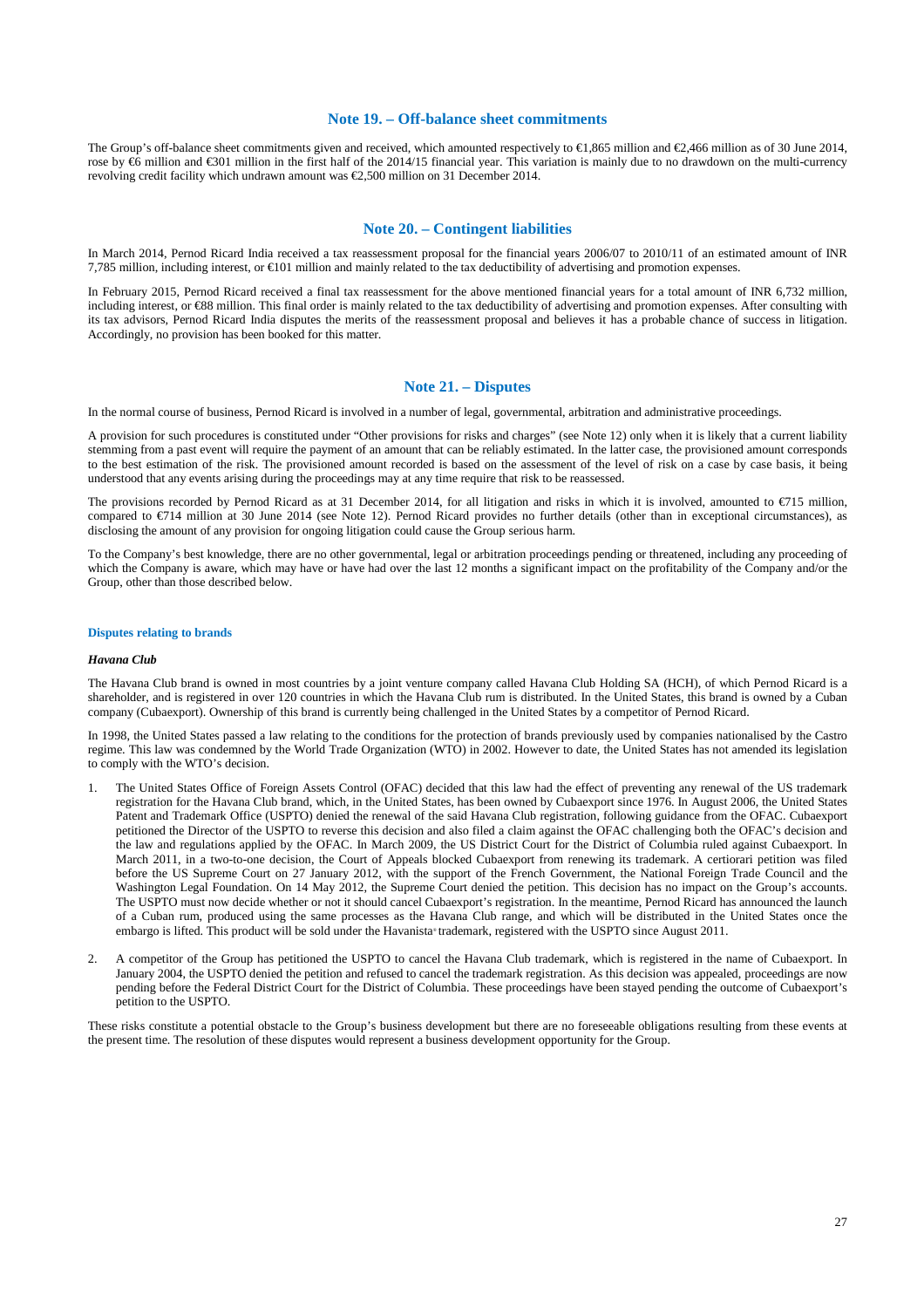#### *Stolichnaya*

Allied Domecq International Holdings BV and Allied Domecq Spirits & Wine USA, Inc., together with SPI Spirits and other parties, are defendants in an action brought in the United States District Court for the Southern District of New York by entities that claim to represent the interests of the Russian Federation on matters relating to the ownership of the trademarks for vodka products in the United States. In the action, the plaintiffs challenged Allied Domecq International Holdings BV's then-ownership of the Stolichnaya trademark in the United States and sought damages and interest based on vodka sales by Allied Domecq in the United States and disgorgement of the related profits. Their claims concerning Allied Domecq International Holdings BV's then-ownership of the Stolichnaya trademark in the United States having been dismissed in March 2006, the plaintiffs subsequently filed an appeal for the portion of the decision dismissing their trademark ownership, trademark infringement and fraud claims (as well as the dismissal of certain claims brought only against the SPI Group entities).

In October 2010, the Court of Appeals (i) affirmed the dismissal of the plaintiffs' fraud and unjust enrichment claims and (ii) reinstated the plaintiffs' claims for trademark infringement, misappropriation and unfair competition related to the use of the Stolichnaya trademarks. The Court of Appeals has remanded the case to the District Court for further proceedings.

The plaintiffs filed their Third Amended Complaint in February 2011, alleging trademark infringement (and related claims) and misappropriation against Allied Domecq, the SPI Group entities and newly-added defendants William Grant & Sons USA and William Grant & Sons, Inc., (the current distributors of Stolichnaya vodka in the United States). All defendants moved to dismiss the plaintiffs' Third Amended Complaint.

On 1 September 2011, the plaintiffs' trademark and unfair competition claims were dismissed with prejudice on the ground that the plaintiffs lacked standing to bring these claims in the name of the Russian Federation. Because he dismissed the federal trademark claims, the judge declined to exercise jurisdiction over the remaining common law misappropriation claim and thus he dismissed that claim without prejudice to the plaintiffs refiling that claim in a state court.

The District Court having entered judgment on 8 September 2011, the plaintiffs filed a notice of appeal in October 2011.

On 5 August 2013, the Court of Appeals confirmed that the plaintiffs lacked standing to bring claims in the name of the Russian Federation and dismissed their Third Amended Complaint. The plaintiffs' petition to the Supreme Court for review of the case was denied on 24 February 2014.

On 4 February 2014 and certainly in anticipation of the Supreme Court denial the plaintiffs filed a new action in the United States District Court for the Southern District of New York, asserting many of the same claims as the previous action and some additional claims arising from the same alleged facts, including common law claims for trademark infringement and unfair competition. Plaintiffs attached to the complaint a purported assignment of the Russian Federation's alleged US trademark rights, and they asserted that that assignment cured the lack of standing that was the basis for the courts' dismissal of the first action. Defendants filed a motion to dismiss the new action on a number of grounds, including that the assignment is ineffective to confer standing on the plaintiffs, the claims are untimely, and the claims are barred because of the dismissal of the plaintiffs' previous action.

On 25 August 2014, Judge Shira Scheindlin denied defendants' motion to dismiss plaintiffs' federal claims for trademark infringement but granted defendants' motion to dismiss plaintiffs' other claims. Defendants then filed a motion for reconsideration or to authorize an immediate appeal, and plaintiffs filed a cross-motion for reconsideration; Judge Scheindlin denied both motions. Judge Scheindlin, however, allowed defendants to renew their motion to dismiss on the ground that plaintiffs lack standing to pursue their claims. The parties had until 6 October 2014, to submit reports from Russian law experts on issues relevant to the plaintiffs' standing.

On 24 November 2014, Judge Shira Scheindlin rejected the plaintiffs' new claim for lack of standing. After hearing testimony from Russian law experts, Jugde Scheindlin decided that the Russian Civil Code prohibited the plaintiffs from owning intellectual property. The plaintiffs appealed this decision.

On 26 January 2015, the plaintiffs and the "Allied Domecq" parties signed a settlement agreement to bring an end to their dispute. On 2 February 2015, the Appeal Court of New York ordered the "Allied Domecq" parties to be removed from the proceedings.

#### **Commercial disputes**

## *Claim brought by the Republic of Colombia against Pernod Ricard, Seagram and Diageo*

In October 2004, the Republic of Colombia, as well as several Colombian regional departments, brought a lawsuit before the United States District Court for the Eastern District of New York against Pernod Ricard SA, Pernod Ricard USA LLC, Diageo Plc, Diageo North America Inc., United Distillers Manufacturing Inc., IDV North America Inc. and Seagram Export Sales Company Inc.

The plaintiffs' claims are that these companies have committed an act of unfair competition against the Colombian government and its regional departments (which hold a constitutional monopoly on the production and distribution of spirits) by selling their products through illegal distribution channels and by receiving payments from companies involved in money laundering. Pernod Ricard contests these claims.

The defendants moved to dismiss the lawsuit on a variety of grounds, including that the Court is not competent to hear this dispute, that Colombia is a more convenient forum, and that the complaint fails to state a legal claim. In June 2007, the District Court granted in part and denied in part the defendants' motions to dismiss.

In January 2008, the United States Court of Appeals for the Second Circuit refused to review the District Court's decision.

After a period of discovery regarding the plaintiffs' claims that were not dismissed, in March 2011 Pernod Ricard filed a new motion to dismiss based on recent case law regarding the extraterritorial application of the "RICO" law. The discovery has been stayed in its entirety until the Court rules on this motion.

In September 2009, Pernod Ricard and Diageo, in exchange for a payment of US\$10 million made to each of Diageo and Pernod Ricard, released Vivendi SA and Vivendi I Corp. from any obligation to indemnify Pernod Ricard and Diageo for certain Colombia litigation losses based on conduct of Seagram that pre-dates its acquisition by Pernod Ricard and Diageo.

On 8 November 2012, the plaintiffs voluntarily dismissed all their remaining claims without prejudice, and the Court so ordered. Pernod Ricard will continue to work with the Colombian Regional Departments in a cooperative effort to fight against smuggling and counterfeit products and to promote competitive markets that benefit consumers and producers alike.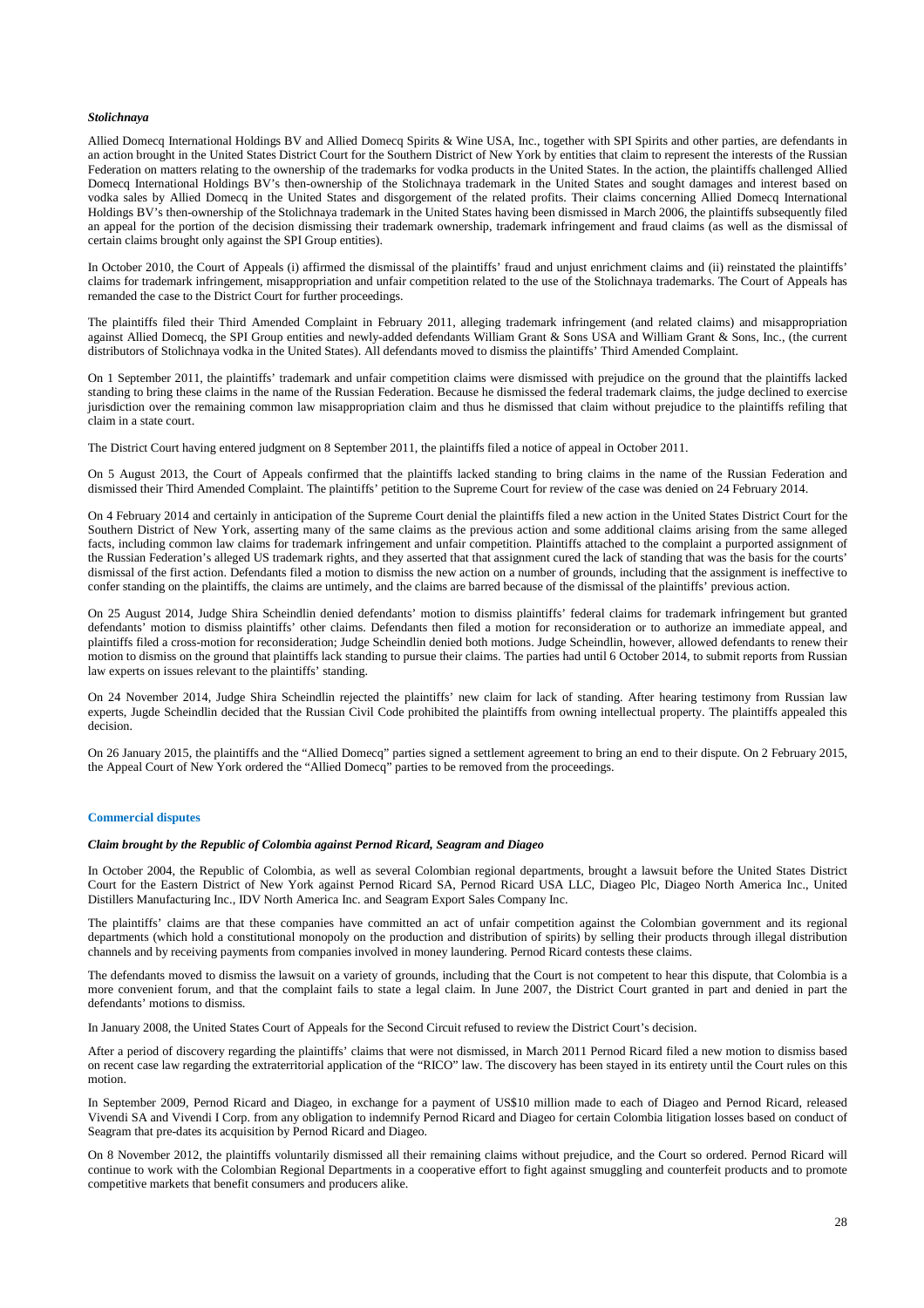#### **Tax disputes**

The Group's companies are regularly audited by the tax authorities in the countries in which they are registered. The estimation of the risk concerning each dispute is regularly reviewed by the affiliate or region concerned and by the Group's Tax Department, with the assistance of external counsel for the most significant or complex cases. Provisions are recognised if necessary. Pernod Ricard provides no further details (other than in exceptional circumstances), as disclosing the amount of any provision for ongoing tax litigation could cause the Group serious harm.

#### *India*

Pernod Ricard India (P) Ltd has an ongoing dispute with Indian Customs over the declared transaction value of concentrates of alcoholic beverages (CAB) imported into India. Customs are challenging the transaction values, arguing that some competitors used different values for the import of similar goods. This matter was ruled on by the Supreme Court which issued an order in July 2010, setting out the principles applicable for the determination of values which should be taken into account for the calculation of duty. Pernod Ricard India (P) Ltd has already paid the corresponding amounts up to 2001. Regarding the subsequent period up to December 2010, the Company has deposited almost the entire differential duty as determined by customs, although the values adopted by them are being disputed as being on the high side. The Company continues to actively work with the authorities to resolve pending issues.

Furthermore, Pernod Ricard India received a tax reassessment proposal in March 2014 and a final tax reassessment in February 2015 for the financial years 2006/07 to 2010/11 mainly relating to the tax deductibility of advertising and promotion expenses (see Note 20 – Contingent liabilities).

The above-mentioned disputes are only the subject of provisions, which, where appropriate, are recorded in Other provisions for risks and charges (see Note 12), when it is likely that a current liability stemming from a past event will require the payment of an amount which can be reliably estimated. The amount of the provision is the best estimate of the outflow of resources required to extinguish this liability.

## **Note 22. – Related parties**

During the first half-year ended 31 December 2014, relations between the Group and its associates remained the same as in the financial year ended 30 June 2014, as mentioned in the annual report. In particular, no transactions considered unusual with regards to their nature or amount occurred over the period.

## **Note 23. – Events after the balance sheet date**

On 15 January 2015, Pernod Ricard repaid bonds for a total amount of  $\epsilon$ 800 million bearing fixed-rate of 7%.

Mr Alexandre Ricard was appointed as Chairman & CEO of the Group by the Board of Directors held on 11 February 2015.